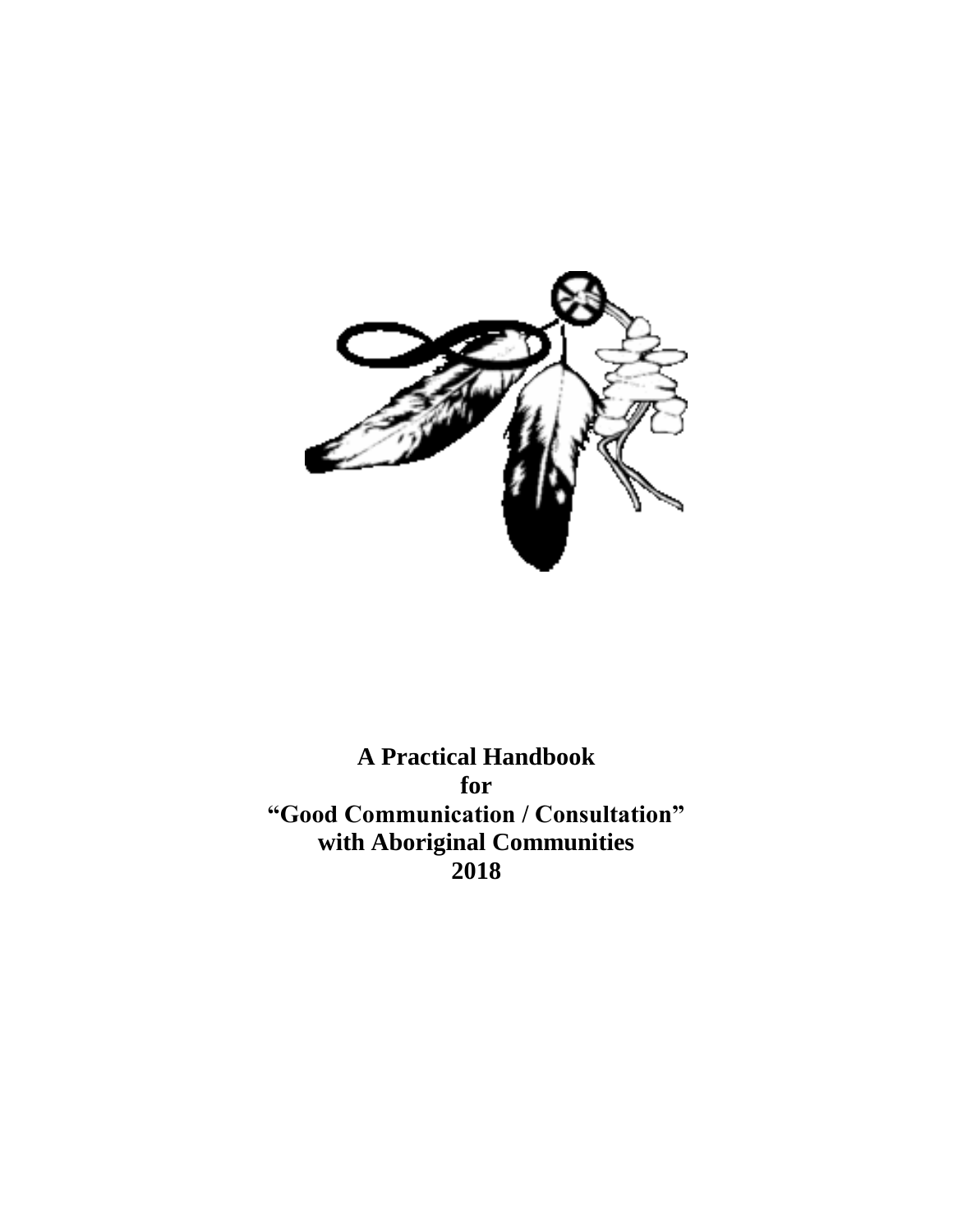# **CONTENTS\_\_\_\_\_\_\_\_\_\_\_\_\_\_\_\_\_\_\_\_\_\_\_\_\_\_\_\_\_\_\_\_\_\_\_\_\_\_\_\_\_\_\_\_\_\_\_\_\_**

| 2. The Nature, Diversity and Governmental Structures of Aboriginal Communities5                                                         |
|-----------------------------------------------------------------------------------------------------------------------------------------|
|                                                                                                                                         |
| 3.1 Determining the scope, impact and magnitude of                                                                                      |
| 3.2 Determining the stakeholders and who needs to be                                                                                    |
| 3.3 Determining the capacity of the entity/community/representative<br>in which consultation will take place and the required timelines |
|                                                                                                                                         |
|                                                                                                                                         |
|                                                                                                                                         |
| 4.3 Engaging Communities in the Consultation Process17                                                                                  |
| 4.4 Engaging Other Stakeholders in the Consultation Process20                                                                           |
|                                                                                                                                         |
| 4.6 General Protocols When Working with Aboriginal                                                                                      |
|                                                                                                                                         |
|                                                                                                                                         |

Note: *Efforts have been made to acknowledge & respect the original source, if cases are identified where this has not been done, please notify Four Winds & Associates. Errors or omissions will be corrected in all future print.*

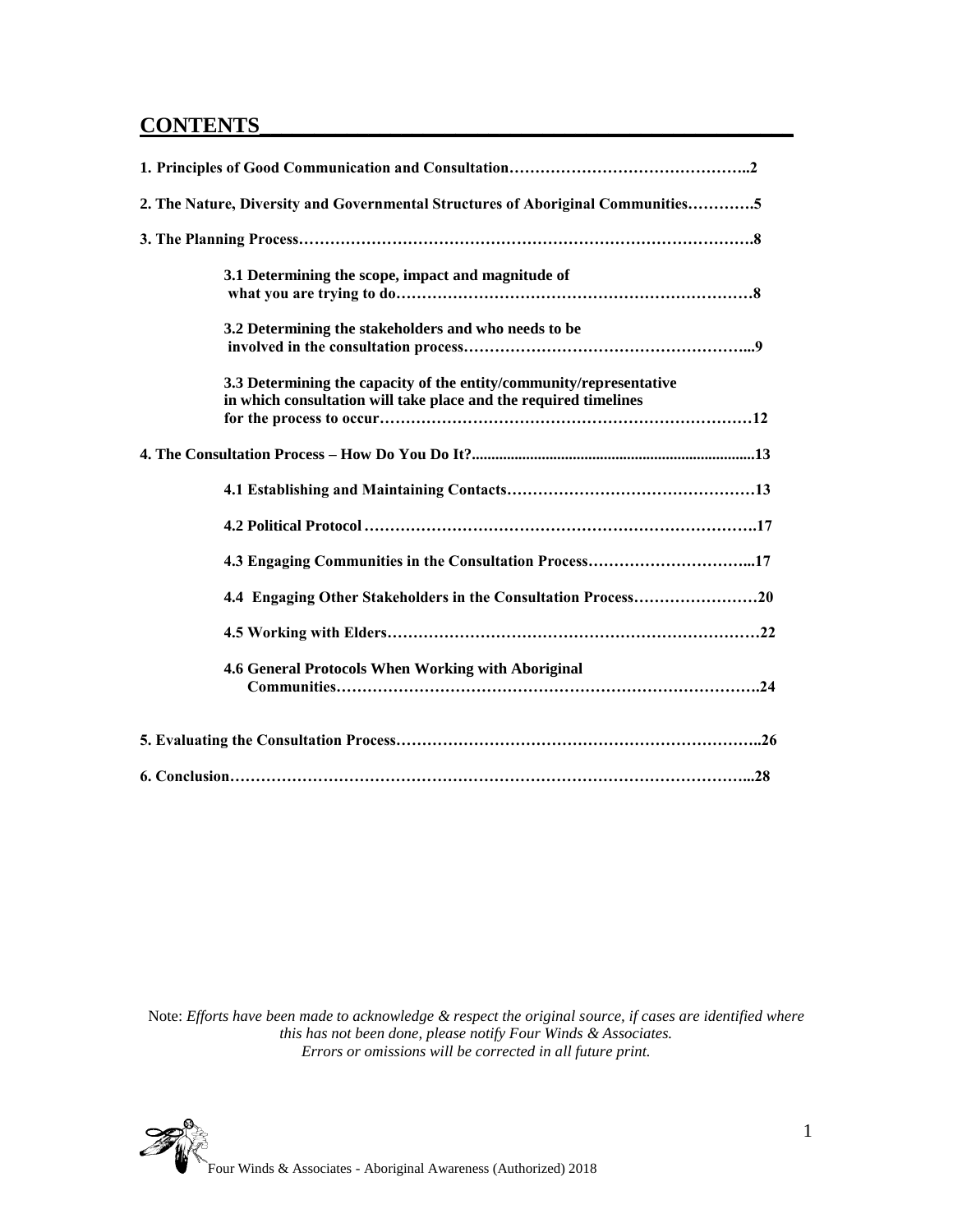## **1) PRINCIPLES OF GOOD COMMUNICATION AND CONSULTATION**

There are several basic principles of good communication and consultation that apply in any situation – from consulting with individuals to large diverse groups of people. These principles also apply whether you are consulting about specific issues or broad policy changes. And, when consulting with Aboriginal people, you will find yourself dealing with a whole range of situations.

Having a basic background of some of the main principles of good communication and consultation will help guide you in working with communities. With that said, regardless of the good intentions you may have in engaging the community in a consultation process, the degree of success will depend upon the understanding, input and acceptance of the community.

#### **Build Trust**

Consultation is a long-term process and takes commitment and follow-up. It requires time to build trust and credibility with the community and it requires time to develop relationships with people. Therefore, it is important that you or your representative(s) is consistent and acts consistently throughout the life of the project. People are naturally suspicious of representatives who come and go. If they have put trust in someone and they are no longer there, it is easy to feel betrayed and confused.

#### **Communicate Frankly and Honestly**

For a community to gain the trust of a representative it needs to know if the representative is caring; if it is encouraging meaningful community involvement; and if it is honourable in engaging the community in the process. If you communicate with honesty and fairness, the community will usually respond in kind. If you fail to do so, trust is unlikely.

All too often, representatives have either already developed a new program or initiative and then tried to "sell" it to the Aboriginal community or asked for input and simply ignored what they heard. This has lead to misconceptions and distrust when communities hear that representative wants to "consult" with them. So, be aware of this past history of representative/Aboriginal relationships, and the factors that inspire trust or mistrust.

Because of the general mistrust that some Aboriginal communities have of some representatives, whether federal, provincial or industry, they tend to read a representative, its motives and actions carefully. For example, community opposition to a representative's proposal may be in part to the proposal or initiative itself but it may also be to the manner in which the representative proposes or tries to engage the community in the process. Pay attention to process because it is (almost) everything.

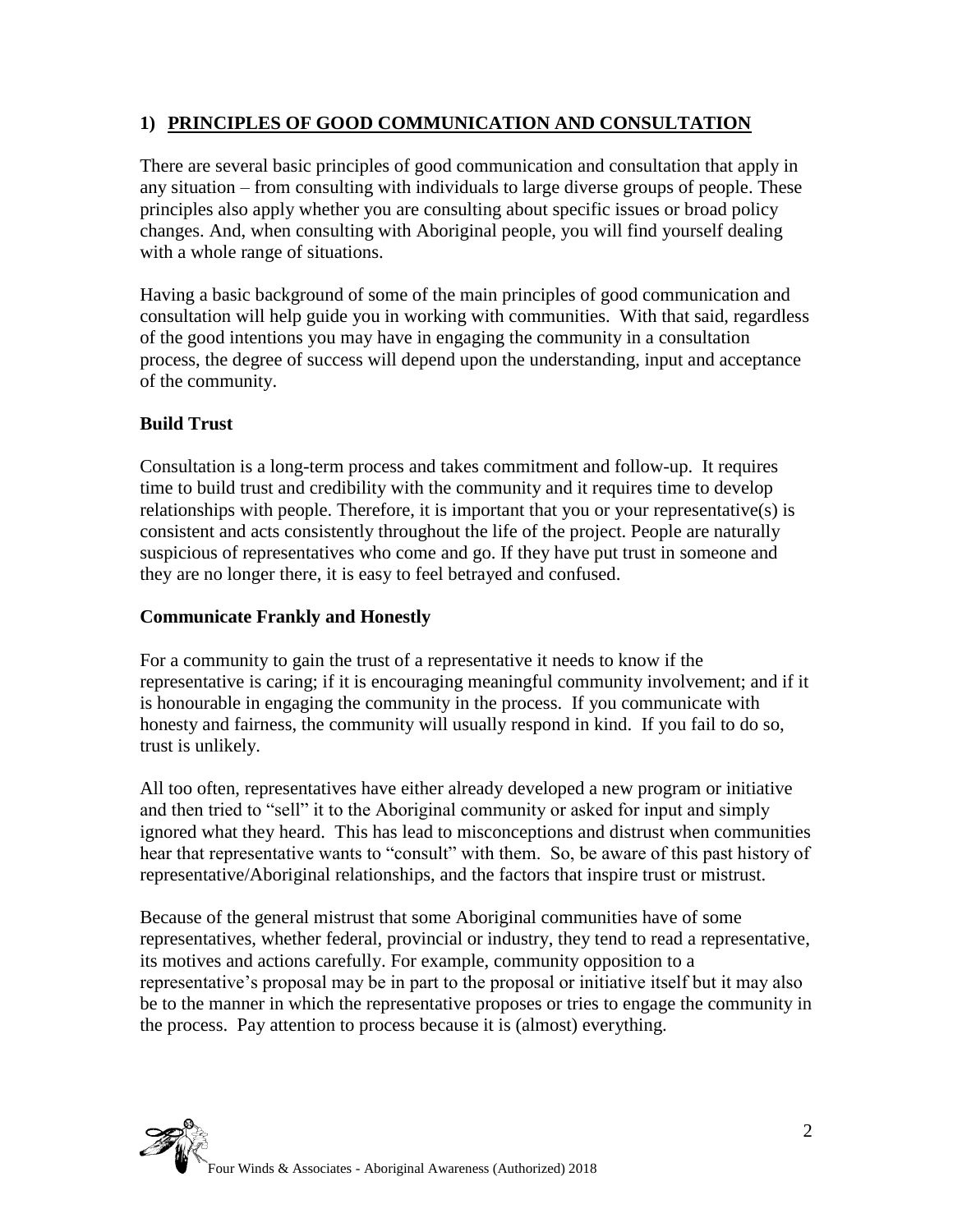#### **Clarify the Process**

Another important principle is to explain how your representative works and how decisions will be made. Just as Aboriginal communities may seem mysterious to representatives, the internal workings of government or industry are often a mystery to people outside of organization. Communities need to know exactly how they will fit into the consultation process and how their input will be incorporated into decisions. Remember, consultation does not automatically mean consent to the organizations decision so make sure the community understands this from the beginning.

## **Be Upfront with Information**

It is also important to be forthcoming and upfront with information right at the onset of the consultation process. It is very easy to lose trust and credibility if information is withheld (whether good or bad) and it may come back to haunt you later. This is an important concept in gaining trust because it is much easier to act consistently trustworthy instead of trying to "push" the community to trust you later in the process. If you lose credibility early on it will be extremely difficult for the process to be meaningful. Be patient in gaining trust and don't expect all the people to trust you all the time, even if you feel that you are totally trustworthy.

#### **Explain Your Limitations**

Make sure that as a representative you do not make promises that cannot be fulfilled. Know and explain the limitations of what you can and cannot do. It may be easier to state goals, with an explanation that there could be hold-ups, rather than stating what you will deliver. During the consultation process, give progress reports and explain why there are hold-ups if they occur. Again, remember that consultation is a time-consuming process and not a "one-shot" or "one encounter" deal! When working with Aboriginal communities, you have to have the appropriate attitude, knowledge of and respect for the communities. Consultation takes up your time but it also takes up their time.

#### **The Human Face of Your Representative**

Consultation does not mean telling people what is best for them. And, Aboriginal communities are all too familiar with representatives who have done so. It is advisable to be aware of the various social roles you have as a government, organization or industry representative. These include the governmental, industry, professional, political and human role. It is relatively easy to "tear apart" a representative – a faceless individual who espouses organizational policy. Of course, as a representative you have to keep these roles in mind and act professionally but don't be afraid to let your human side show either. Give information about yourself – your background, your experiences. Have a sense of humour. You will earn greater trust and respect by doing so. Good communication does not happen with a "faceless" person. The community needs to

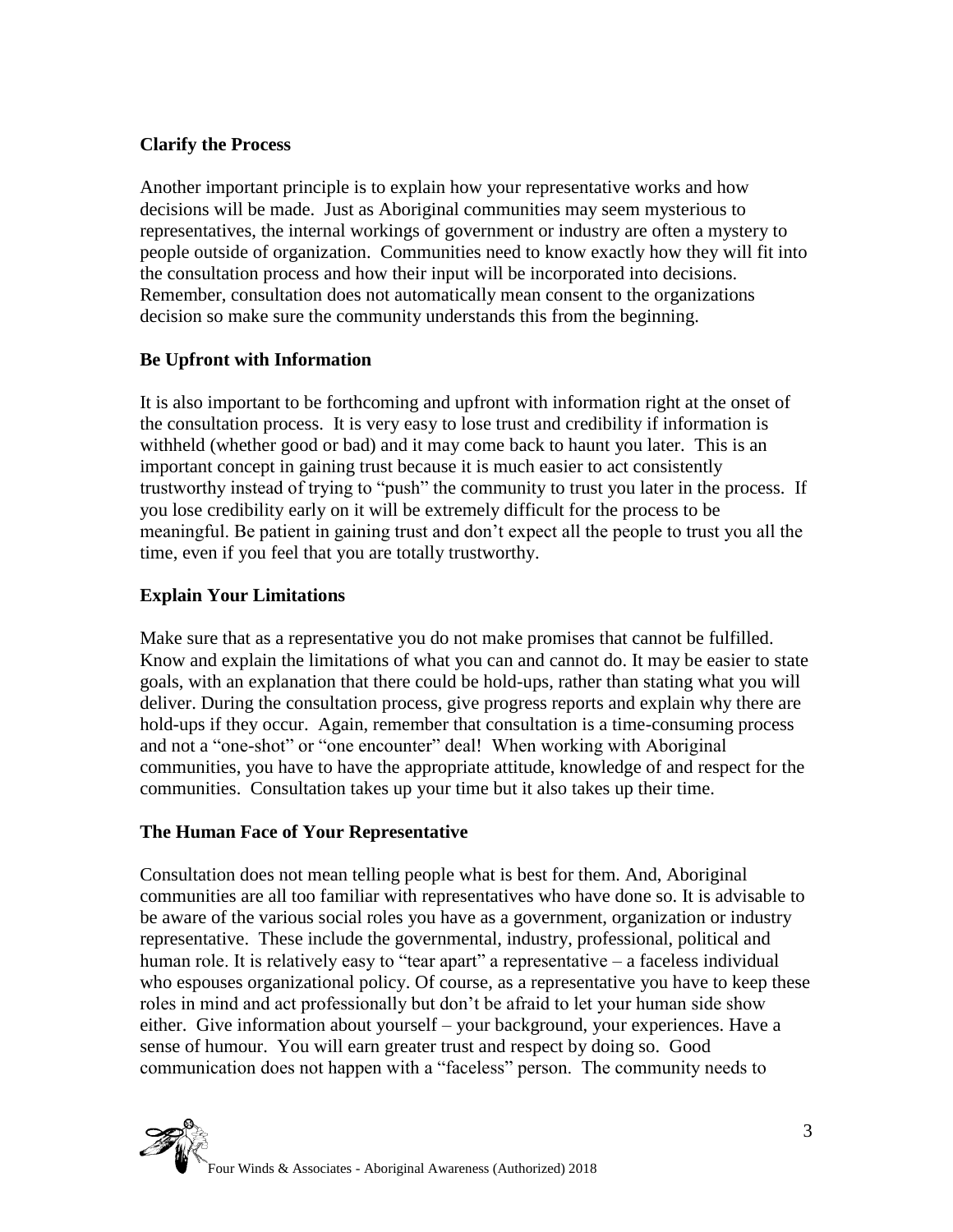know about you, in an appropriate way and to a certain degree, in order for communication to take place.

#### **Respect**

Respect the values and cultural differences that exist within the Aboriginal community. Learn to listen to values and feelings and deal with everyone equally and fairly. Listen to what various groups are telling you and avoid offending any group. When people convey their feelings, values and cultural differences, they let you know what is important to them and what they want. Often this can be very emotional. Past history with your organization and other representatives will undoubtedly surface. People may express frustration and anger. Be careful not to be defensive when these situations occur and do not dismiss these feelings or you may end up offending those people. Remember, if you fail to listen, it is unlikely people will listen to you and the consultation process will be shut down.

Respecting the capacity of the community that is engaged in the consultation process is crucial. Respect the amount of time and human resources that they can contribute to the process. Often organizations have timelines in which to do certain projects but they may not coincide with the communities' timelines or capacity to respond. Therefore, be prepared for the fact that progress may not occur as quickly as you would like and make sure you have adopted adequate timelines to take this into account. If this is not possible, be clear about the timelines that you are working with or suggest other avenues to continue the discussions.

## **Shift in Attitude**

As stated before, the consultation process is a *process* and requires a long-term commitment on the part of both parties. This can take more time and money but more often a shift in attitude and expectations will make the process work. For example, it takes no more time to listen to people than to argue with them. Decisions or policy changes in an organization also take an incredible amount of time and organizations representatives are all too familiar with this. You cannot have the same expectations of Aboriginal communities to work quickly and be organized no more than your own organization is capable of doing.

#### **Follow-up and Documentation**

Finally, follow-up and documentation are an essential part of consultation – very basic principles but ones that are frequently ignored. Document meetings, phone calls, conversations so that you have a record of how the process is occurring, the direction you have been given, and the contacts you have been making. Also, let communities know how things are progressing. Send out minutes after meetings. Make follow-up calls to key contacts. Let people know if there are hold-ups. Do what you say you are going to do. Check to see if what was promised actually happened. Develop a system whereby people can get in touch with you so they are not bounced around through the

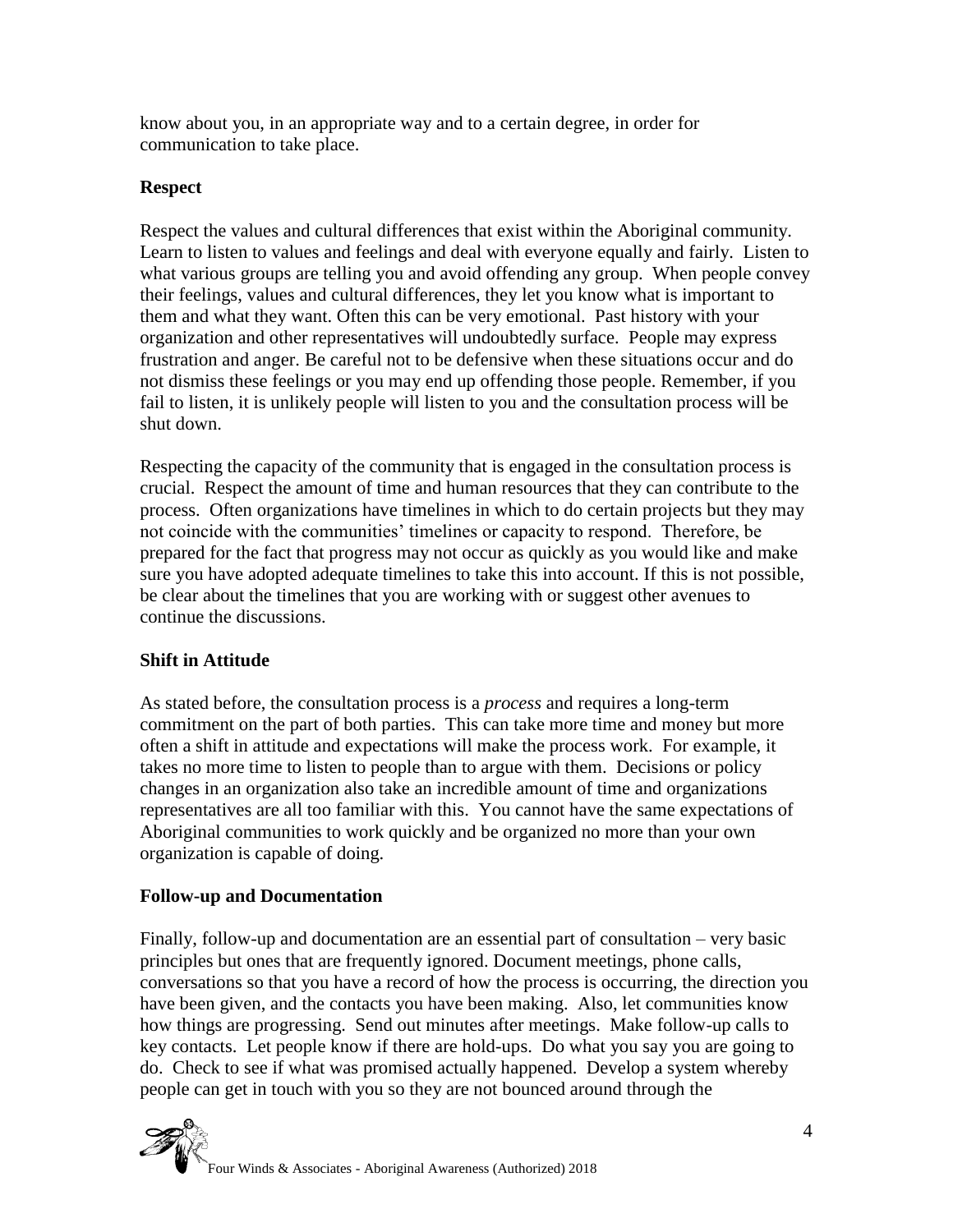organizations system. These suggestions may seem very obvious but they are not that easy to implement. Again, it takes time and commitment.

Keep these principles in mind when working with Aboriginal communities. It may take some time to overcome a long history of distrust. If you find there is little support or a lack of trust despite your attempts at being trustworthy, ask yourself if you have failed to follow these basic principles or better yet, ask those people who don't trust you why they feel as they do.

In order to engage in consultation with the Aboriginal community it is important to have an understanding of their complexity and diversity. The Aboriginal community in general does not speak as one united group – just as all Canadians do not speak as a united front. The following provides some basic information regarding the different stakeholders that may have to be consulted in a given situation.

## **2) THE NATURE, DIVERSITY AND GOVERNMENTAL STRUCTURES OF ABORIGINAL COMMUNITIES**

One of the main challenges in consulting with Aboriginal communities is the immense range of diversity that exists – from cultural, political, social, economic and land-based factors to governmental and jurisdictional issues.

An understanding of the diversity of Aboriginal people in the Province is necessary in order to understand with whom you need to consult. In section 35 of the *Constitution Act*, *1982*, Aboriginal Peoples of Canada are identified as *"Indian, Inuit and Metis people of Canada."* 

In the *2001 Census of Canada* compiled by Statistics Canada, 199,015 people in Alberta identified themselves as Aboriginal – that is, North American Indian, Metis or Inuit. Of that number, 144,060 people identified themselves as North American Indian. 63,610 people identified themselves as Metis making it the largest population of Metis in Canada. This number included some 6,500 people living on Metis Settlements. Metis is a French term usually meaning "mixed blood" and refers to those with some North American Indian admixture or ancestry. The population of Inuit in Alberta is relatively small and consists of some 2,425 people.

It should be noted that within the *Census*, some people identify themselves with more than one Aboriginal ancestry therefore the statistics do not represent an entirely exact breakdown of cultural groups. For example, a person may identify themselves as North American Indian and Metis, Inuit and Metis, or Inuit and North American Indian.

#### **First Nations**

The majority of people who identified themselves as North American Indian belong to First Nations. The people of First Nations are the descendants of the original inhabitants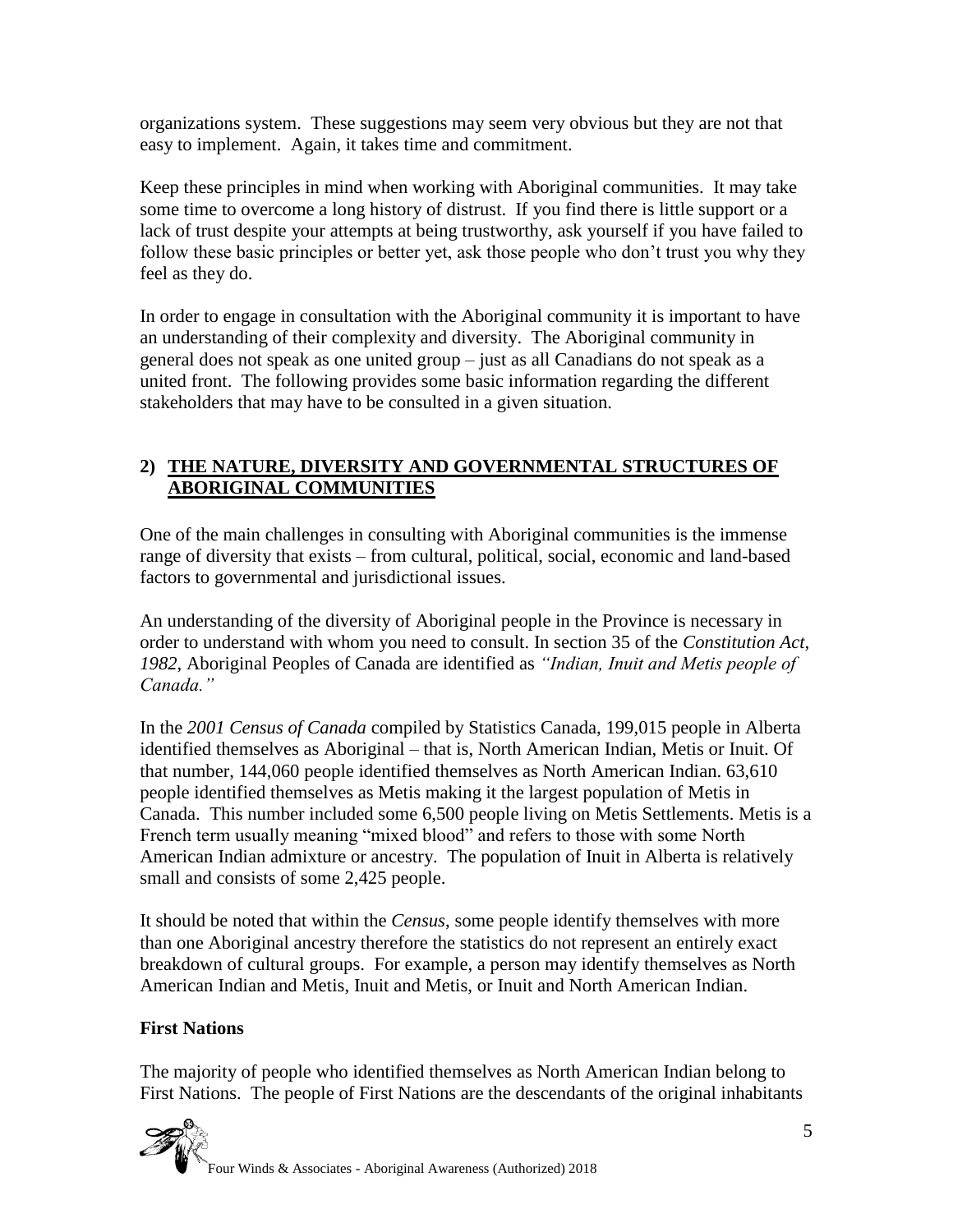of North America. A registered Indian is a person registered under the *Indian Act.* Most registered Indians live on First Nation reserves, however, more and more are living offreserve due to economic reasons, the pursuit of formal education and/or better job opportunities that are not available on-reserve.

There are 46 First Nations in Alberta representing many different cultural and linguistic groups. The main cultural groups are Cree and Blackfoot. Other groups include Dene, Chipewyan, Beaver, Tsuu T'ina (or Sarcee), Assiniboine (or Stoney or Nakoda), Iroquois, and Ojibwa.

First Nations have a unique situation within Alberta because of the signing of Treaties. The Treaties in Alberta were negotiated and made between the Crown in right of Canada and First Nations. The three main Treaties are 6, 7 and 8. Treaties 4 and 10 cover extremely small portions of the Province. Treaties are legal documents that confer rights and obligations on both parties. First Nations people were granted certain rights in exchange for the surrender of their traditional lands. Many First Nations people, however, feel that they only agreed to share their lands. In Alberta, these rights include, but are not restricted to, entitlement to reserve lands, hunting, fishing and trapping. Treaty rights are also recognized and affirmed in the *Constitution Act, 1982.*

#### **Governing Structures of First Nations**

First Nations on reserve land have to abide by numerous regulations set out in the *Indian Act* including the election of Chief and Council. Usually, elections are held every two years but some First Nations like the Blood Tribe have opted for four-year terms. Chief and Council have an immense responsibility. In effect, they are responsible for what could be compared to as a large municipality - with responsibility for the administration of education, health care, child welfare, housing, social services, employment and economic development, policing and other services for members both on and off-reserve.

The *Indian Act* also describes reserve land as lands which have been set apart for the use and benefit of a Band, and for which the legal title rests with the Crown in right of Canada. The federal representative has primary jurisdiction over these lands and the people living on them. So, although Chief and Council are responsible for the administration of activities on reserve land, they must comply with regulations set out in the *Indian Act* and the federal representative of Indian and Northern Affairs Canada (INAC).

It is a very complex system and often Chief and Council members are very difficult to reach. There are ways of accomplishing this and this will be discussed in detail later in the handbook.

First Nations are also members of three main Treaty representatives: the Confederacy of Treaty 6 First Nations, the Treaty 7 Tribal Council and the Treaty 8 First Nations of Alberta. These representatives have specific mandates set out by the member First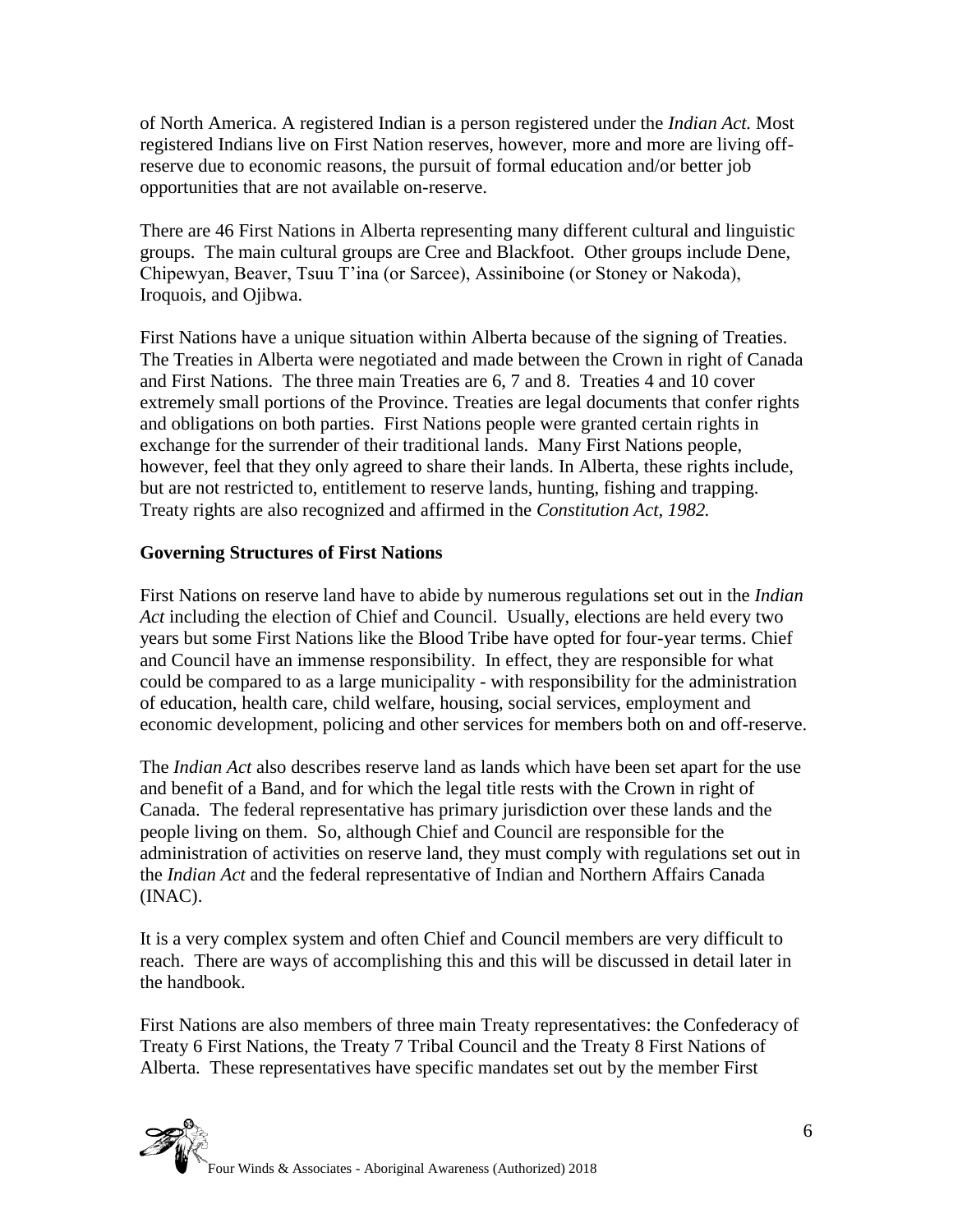Nations to act in a representative capacity on specific issues. Often, contacting the Treaty representatives for direction on issues is a good place to begin a consultation process.

There are also a number of regional Tribal Councils that represent First Nations on a more local level. These include the Athabasca Tribal Council, Kee Tas Kee Now Tribal Council, Lesser Slave Lake Indian Regional Council, North Peace Tribal Council, Tribal Chiefs Ventures Inc., Western Cree Tribal Council and Yellowhead Tribal Council.

#### **Governing Structures of Metis Settlements**

Alberta is the only Province that has passed legislation specifically for Metis people. The legislation provides for a unique form of government on the Metis Settlements. The legislation consists of several *Acts* that established the constitutional protection of the Settlement lands, the development of local representative structures and systems, and provincial financial commitments.

The legislation established eight Metis Settlements. Each Settlement is run by a fiveperson Council that is elected by the membership and headed by a chairperson who is selected by the Council members.

Metis Settlements are also governed in a manner comparable to municipalities. Settlement Councils can make bylaws provided that they do not contravene any provincial law and they must be approved by members of the Settlement. Councils are also responsible for determining the membership of, and land allocations within their settlements.

The legislation also established the Metis Settlements General Council. It is comprised of the elected councilors of all of the Metis Settlements and a four-person executive who are elected by the councilors every three years. The General Council deals with matters that affect the collective interests of the eight Settlements. It makes policies in consultation with the Minister of Aboriginal Affairs and Northern Development. These policies are binding on the General Council and every Settlement. Policies dealing with hunting, fishing, gathering and trapping must be approved by the Lieutenant Governor in Council. When dealing with the Settlements, often the General Council is a good place to make initial contacts.

#### **Metis Nation of Alberta Association (MNAA)**

The Metis Nation of Alberta Association is a representational organization that was formed to help the betterment of the Metis in Alberta. The MNAA is organized into six Regions within the Province. Within each Region there are numerous Locals approximately 65 across Alberta. Each Region elects a President and Vice President and develops business plans and goals to work towards enhancing the condition of the Metis of Alberta. Some of these include, but are not limited to, the pursuit of Metis rights, program service and delivery development, capacity building and other goals to address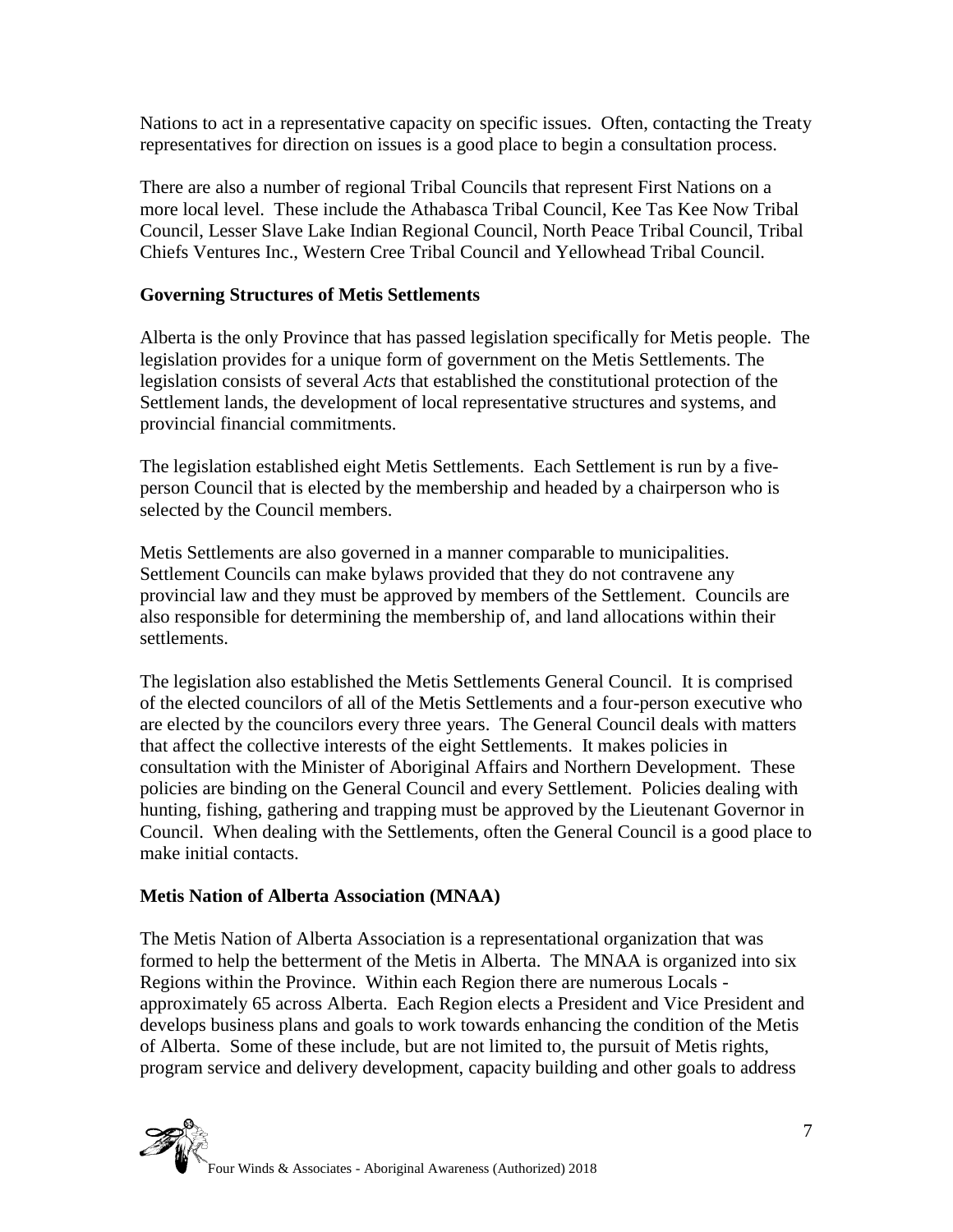issues facing its members. The Regional Offices are located in Lac La Biche, Bonnyville, Calgary, Edmonton, Slave Lake and Peace River.

A Provincial Council that consists of a provincially elected President and Vice President as well as all the Regional Presidents and Vice Presidents governs the MNAA. The Provincial Council is located in Edmonton. An annual general assembly is held every year. Like the Treaty representatives and the Metis Settlements General Council, the MNAA Provincial Council is often a good starting point to begin consultations.

In 1987, the Government of Alberta signed a Framework Agreement to enable the Province to work with the MNAA in developing plans for the improvement of services and greater participation for the Metis in providing them. The Framework objectives are to ensure effective participation in the development and access to Alberta representative policies, programs and services and to promote joint planning and action in such areas as education, economic development, family and social services, health, justice and others. This agreement was renewed in 1999 and will expire in 2006.

## **Other Aboriginal People**

Many Aboriginal people are not represented or belong to a First Nation or Metis Settlement. Nor do they affiliate themselves with other representational governments. An example of this is the Calling Lake Community Association. The Calling Lake community is comprised of off-reserve First Nation people, Metis, non-status Indians and non-Aboriginal people. The Community Association represents all of the various groups within the community.

#### **Friendship Centres**

Friendship Centres provide valuable services for Aboriginal people living in urban areas. There are 20 Friendship Centres located throughout the Province and a provincial representative, the Alberta Native Friendship Centres Association. These are also important avenues to utilize when trying to consult with urban Aboriginal people or those that do not affiliate themselves with other Aboriginal organizations.

## **3) THE PLANNING PROCESS**

#### *3.1 Determining the scope, impact and magnitude of what you are trying to do\_\_\_\_\_\_\_*

Now that you are familiar with some basic principles and background material, the next step in the consultation process is the planning stage. Before consultation takes place, one has to assess exactly what one is trying to accomplish. This will help determine the level of consultation that will be required.

At this stage, it is important to determine exactly what your organization is trying to do – whether it is designing new or reviewing existing policies, programs and services and/or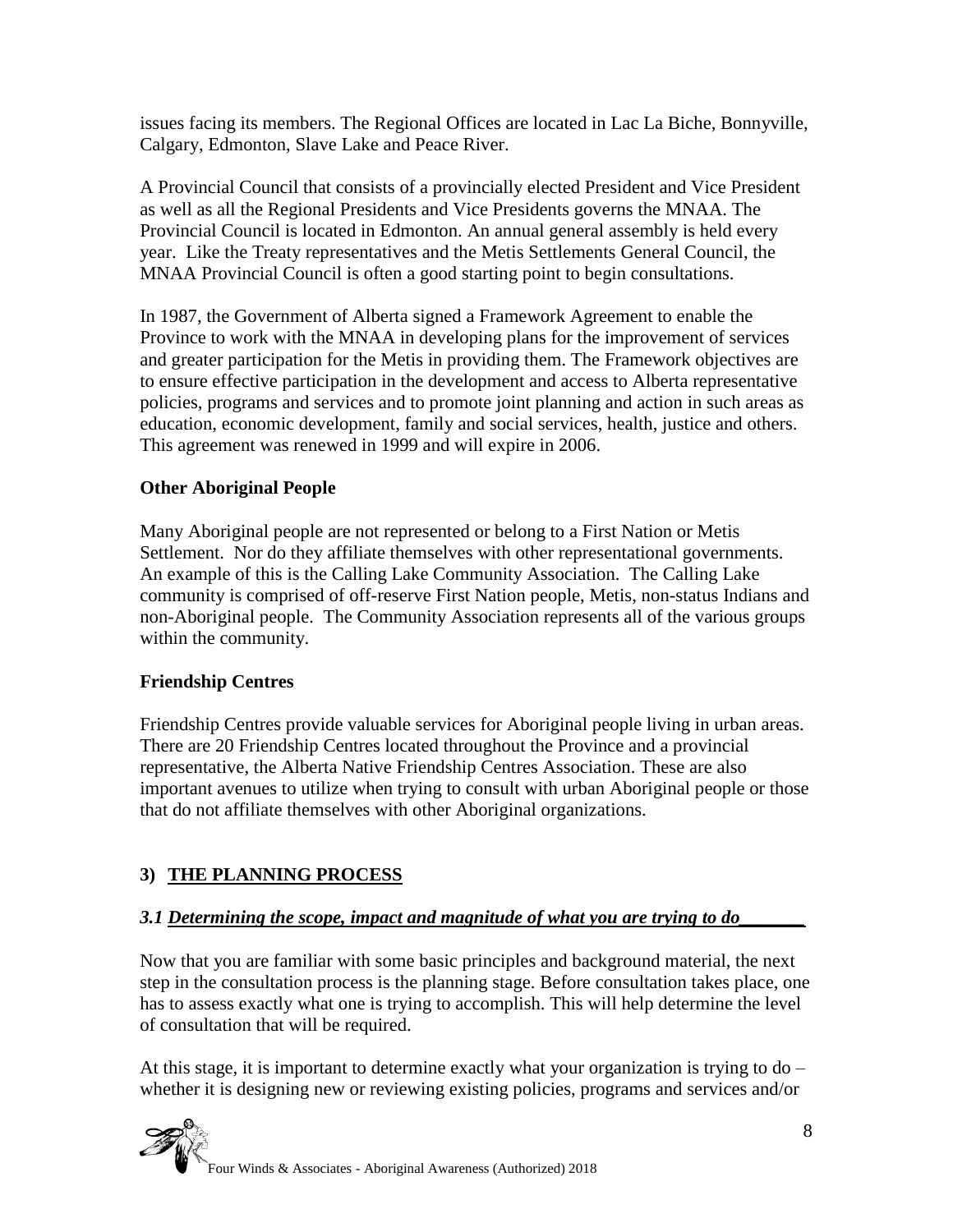to assess how these address the needs, legal requirements and agreements with respect to Aboriginal people in the Province.

One method of generating this information is to ask and answer a number of questions such as:

- a. Is this a new policy or program, a policy change, a new initiative or particular strategy?
- b. Are you reviewing existing policies or programs to see if they meet the needs of Aboriginal people?
- c. What will be the overall impact of this project/activity?
- d. Will it affect all Albertans including Aboriginal people in the same way?
- e. Is it designed specifically for all Aboriginal people, certain groups/representatives or communities of Aboriginal people?
- f. Will it apply differently in an urban or rural context?
- g. Will it affect Aboriginal people on and off- reserve differently?
- h. Are there any regulatory, land-based or resource development components? If so, it would be advisable to contact the Alberta Government before proceeding any further.
- i. What is the timeline for your planning?
- j. Have you thought about adequate timelines for consultation?
- k. Do you have the adequate funding in place?
- l. Which jurisdiction has primary responsibility?
- m. Have you incorporated some measure to determine the success of the consultation process?
- n. Are there other organizations / representatives that should be involved?

There are many more questions that you may have to ask and they will differ depending on the issue and the organization involved. You can never ask too many questions. It is far better to be thorough in this stage than to find out you missed an important element later on. Even more dangerous is to begin a consultation process only to find out later that you have not done enough planning. As mentioned before, lack of planning can seriously jeopardize credibility. You have to be prepared in knowing exactly what your organization is capable of doing before you begin asking for Aboriginal input.

The answers to these questions and the planning process surrounding these will help determine how, and more importantly, with whom to consult regarding the project or activity.

## *3.2 Determining the stakeholders and who needs to be involved in the consultation process*

After completing the questions and the initial stage of the planning process, the next stage involves determining the stakeholders and who needs to be consulted. This is perhaps the most crucial stage in the planning process. While it is impossible to consult with every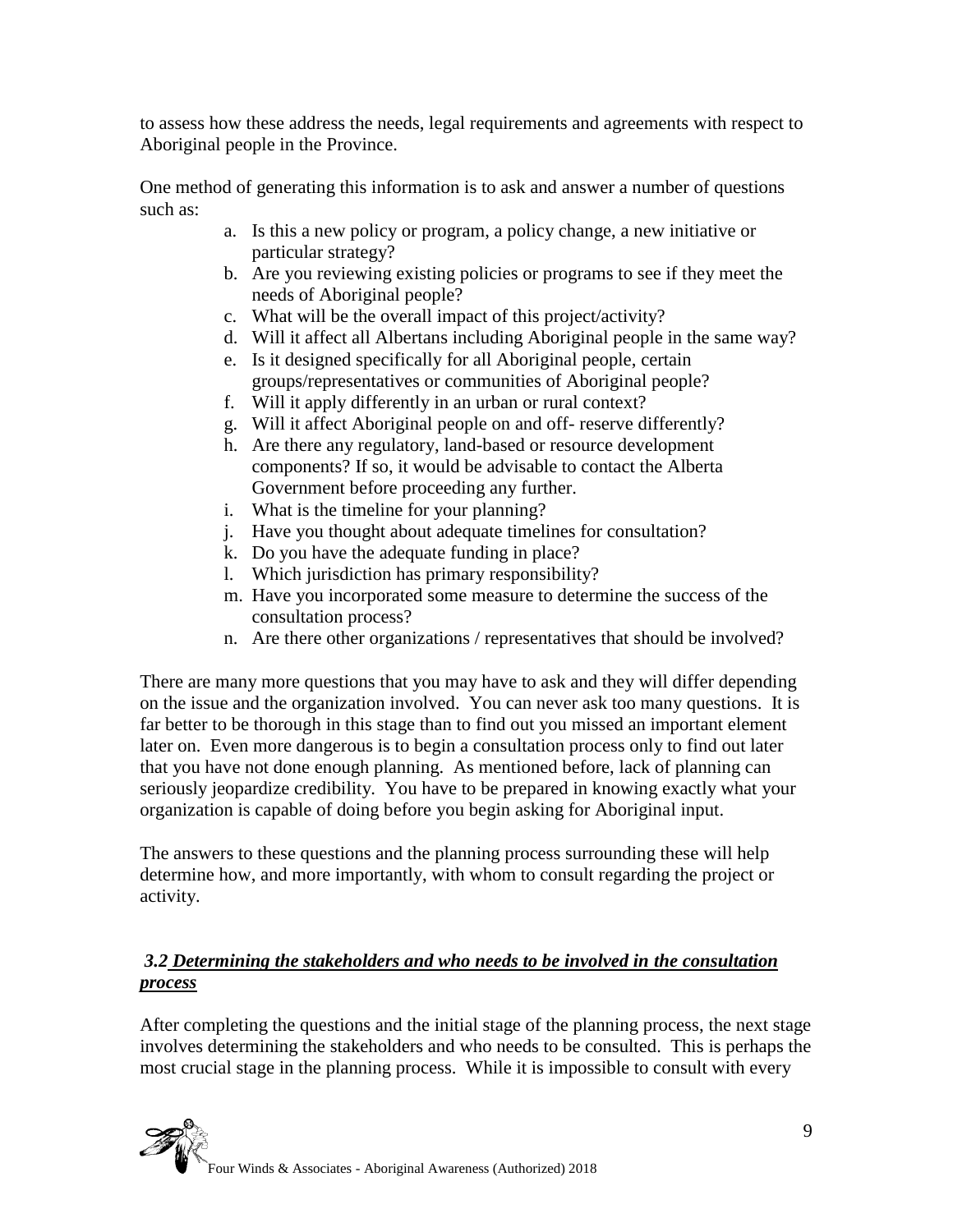Aboriginal person in the Province, you have to be sure that those who need to be included or represented are identified.

This stage can pose a problem that many people find quite baffling. That is, at what level do you initiate consultation? Do you initiate contact with political bodies, representative groups, specific or several diverse communities, grassroots representatives, individuals, etc?

Probably the easiest way to address this problem is by reflecting on the questions and answers of the initial planning stage.

#### **Province-wide Programs or Services Open to All Albertans**

Leaving aside on and off-reserve issues, Aboriginal people are generally entitled to provincial programs and services. They are impacted, like other Albertans, by changes to these programs. Experience has shown that broad public consultation processes often lack sufficient input from the Aboriginal community and either enhanced or separate process are often required. This could be accomplished through focus groups and or specific various forums, or questionnaires.

Words of advice on questionnaires or mail outs: many Aboriginal people do not feel comfortable with this type of communication and the response may be very low. From a cultural perspective, Aboriginal people tend to prefer face-to-face communication. For centuries, oral tradition was their method of communicating, teaching, negotiating and keeping historical accounts. This tradition is still ingrained and very much alive in Aboriginal communities and should not be ignored.

#### **Jurisdictional Issues**

The jurisdictional issue also has to be taken into account when identifying stakeholders. Some Aboriginal organizations and agencies have mandates and funding to provide programs and services. This is especially true for those living on-reserve. While the Province does not always have jurisdiction on-reserve, provincial laws often apply. Sometimes, the Province provides programs and services on-reserve. Consultation and coordination with First Nation organizations is essential in those instances where your program or service will be provided on-reserve. Likewise, through the Alberta/MNAA Framework Agreement, the MNAA may be consulted on any program or service that addresses areas of joint planning and action as identified in the Agreement.

#### **Province-wide Policies or Programs Directed Towards Aboriginal People**

If on the other extreme, your organization is contemplating a new piece of legislation or policy directed towards Aboriginal people, then consultation should be considered a necessity. Because the Province has a "government-to-government" relationship with First Nations and Metis Settlements, one would have to start with their political entities. The MNAA is a representational association and as such, the Province does not have an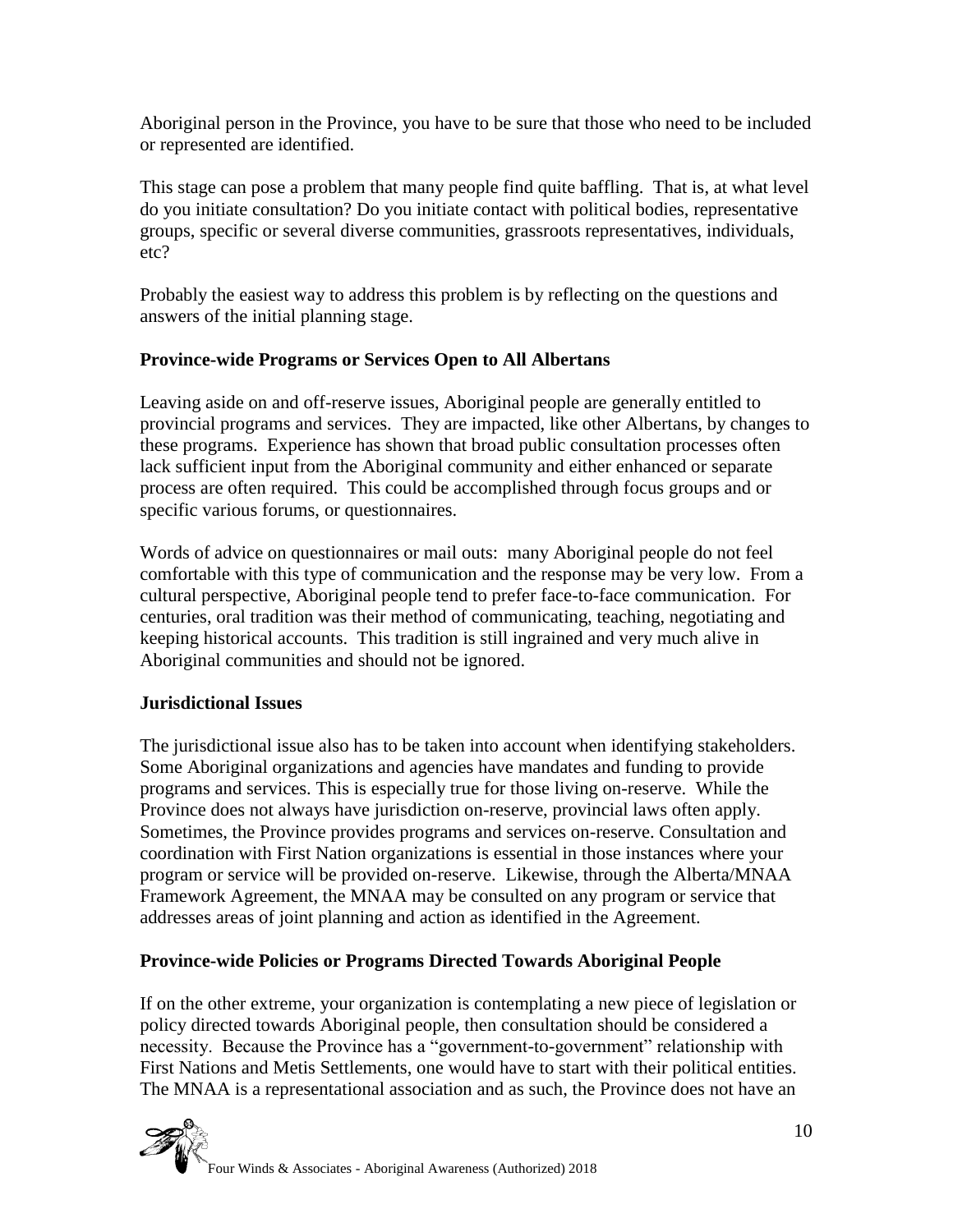existing government-to-government relationship with the MNAA. Nonetheless, the MNAA does represent off-settlement Metis people and consideration should be given to their Provincial Council for consultation purposes.

For example, a representative may initiate contact with the Treaty organizations, the Metis Settlements General Council, and the Provincial Council of the MNAA. From there, further consultation could take place with individual First Nations, Metis Settlements and MNAA provincial Regions. The consultation process may continue to expand to include individuals such as Aboriginal people and elders from various communities. The point here is that with a major new policy, one must always begin at the top with the overall governing bodies of all the stakeholders. They in turn, may give advice and direction on how they would like the process to proceed or how they think it would best proceed.

## **Province-wide Policies or Programs Directed towards First Nations**

If your program or service were directed towards First Nations, then your consultation process would focus on those specific groups. For example, Alberta Community Development implemented the *First Nations Sacred Ceremonial Objects Repatriation*  Act. The focus of consultation was directly with First Nation communities. This process involved notifying all the First Nation Chiefs about the legislation. The next step was to contact each of the Treaty representatives. They, in turn, indicated it would be best to consult with those First Nations who had sacred artifacts that originated from their communities in the Provincial Museum and the Glenbow Museum. In the end, approximately 10 of the 46 First Nations actually needed to be consulted. The legislation was passed in 2000 and consultations are still continuing to develop regulations and protocol for the return of the sacred ceremonial objects.

## **Regional or Specific Issues Related to Aboriginal People**

There may be occasion when consultation is required for a very specific issue. The Dunbow Cemetery is a good example of this type of consultation. This was a very sensitive issue that involved the re-interment of Aboriginal children's graves that were becoming exposed by river erosion. The original cemetery was part of a residential school and through research it was possible to determine the children's names and communities of origin. The consultation process involved talking to distant relatives, where possible, and/or elders from the communities to resolve the situation. Because the children were from different cultural backgrounds, proper protocols and customs had to be taken into account. The consultation process took several months even though it involved a small group of people.

## **Land-based or Resource Development Initiatives**

Finally, if your policy, program or initiative has any regulatory, land-based or a resource development component to it or it has the potential to affect any existing treaty or Aboriginal rights, the consultation process should be handled by the Consultation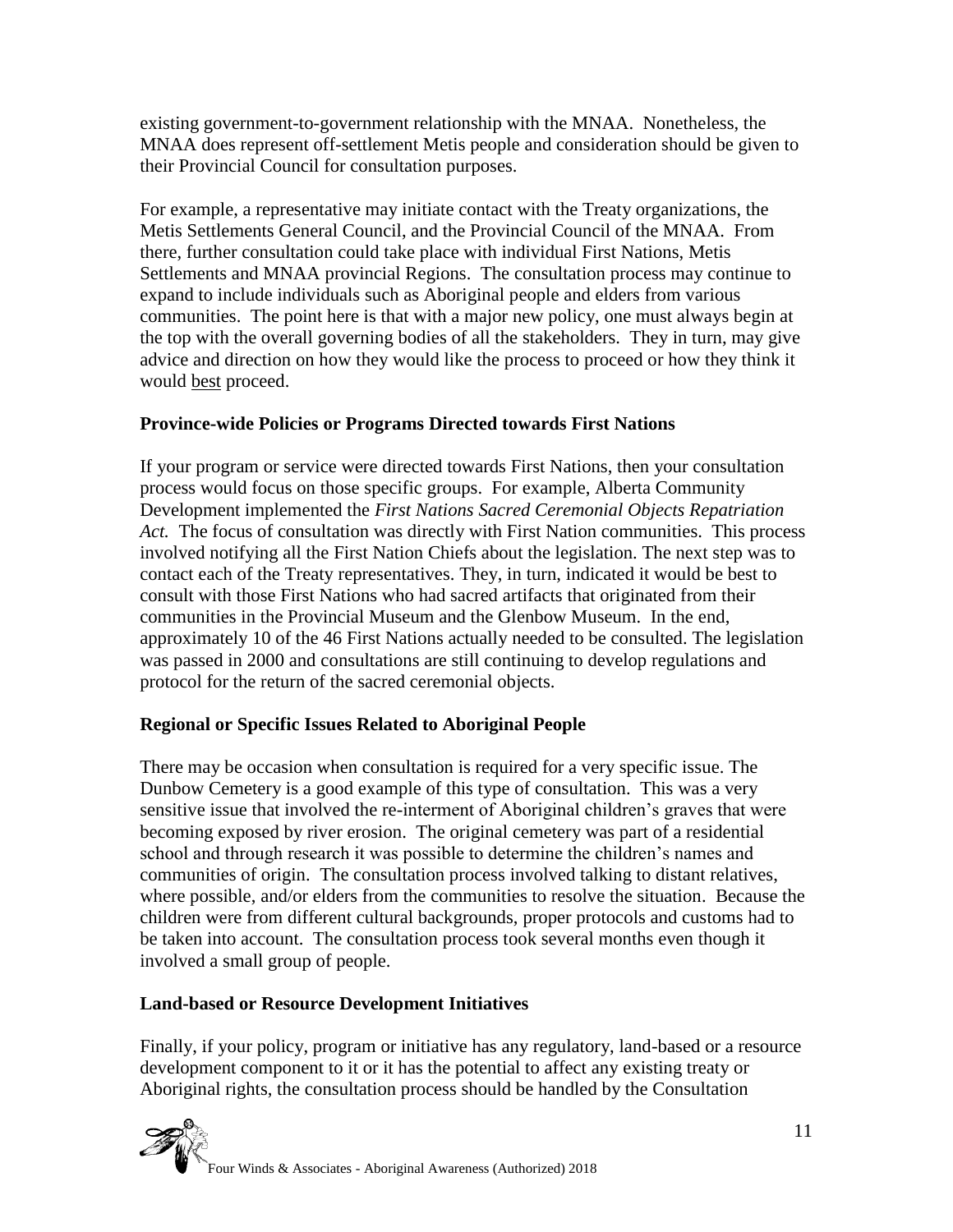Coordinating Group. This committee was established specifically to facilitate the "formal" obligation to consult and is mandated to deal with resource development and land use decisions that may affect any Aboriginal rights.

When planning the consultation process, it is a best practice to identify as many stakeholders as possible. As the process proceeds, you may find that you do not have to consult with as many people as planned. But, it is good practice to at least identify all the possible stakeholders because later on you may not be able to actually contact or gain the participation of everyone.

#### **3.3 Determining the capacity of the entity/community/organization in which consultation will take place and the required timelines for the process to occur**

Once the stakeholders have been identified, it is important to determine the capacity and commitment of those stakeholders to participate in the consultation process and the timelines required for meaningful consultation to take place. Some communities or organizations are better staffed than others and will be able to respond and devote human resources to the project. Others may not have the capacity to respond, however, this does not mean that they should be excluded. It may mean that you will have to find creative ways to include them and adjust project timelines to meet their needs.

Community leaders are often under a lot of pressure to help their communities better themselves, yet they may not have the time, technical help and and/or resources to accomplish this. Elected officials are overworked and have to play many different roles. Instead of focusing entirely on one portfolio they often have to adapt their workloads as new and pressing issues arise. When elected officials are constrained by time and work load they may not be able to deal with a consultation process in an effective, timely manner. Nonetheless, it is important that they know that you want to consult and they are aware of the issues and the focus of the consultation process. While an elected official may not have the time to be the actual contact they may assign the band administrator or another employee to be the contact person for the consultation process.

Some communities have a high degree of administrative and technical staff to deal with various issues while others have an extremely small staff to attend to the community's needs and do not have the capacity to respond to projects. As more and more Aboriginal people are pursuing post-secondary education, they are becoming highly desirable in various employment opportunities in larger centres and often leave their home communities to pursue these opportunities. This can be problematic for First Nation and Metis Settlement communities as their trained workforce often prefer to work in larger centres rather than returning home to their smaller communities.

The important point here is that in a consultation process their input is still important. Elected officials still have to be notified and help determine who should be consulted. It may be that certain individuals within the community have an interest in the topic and they will be asked to help guide you through the proper channels for consultation.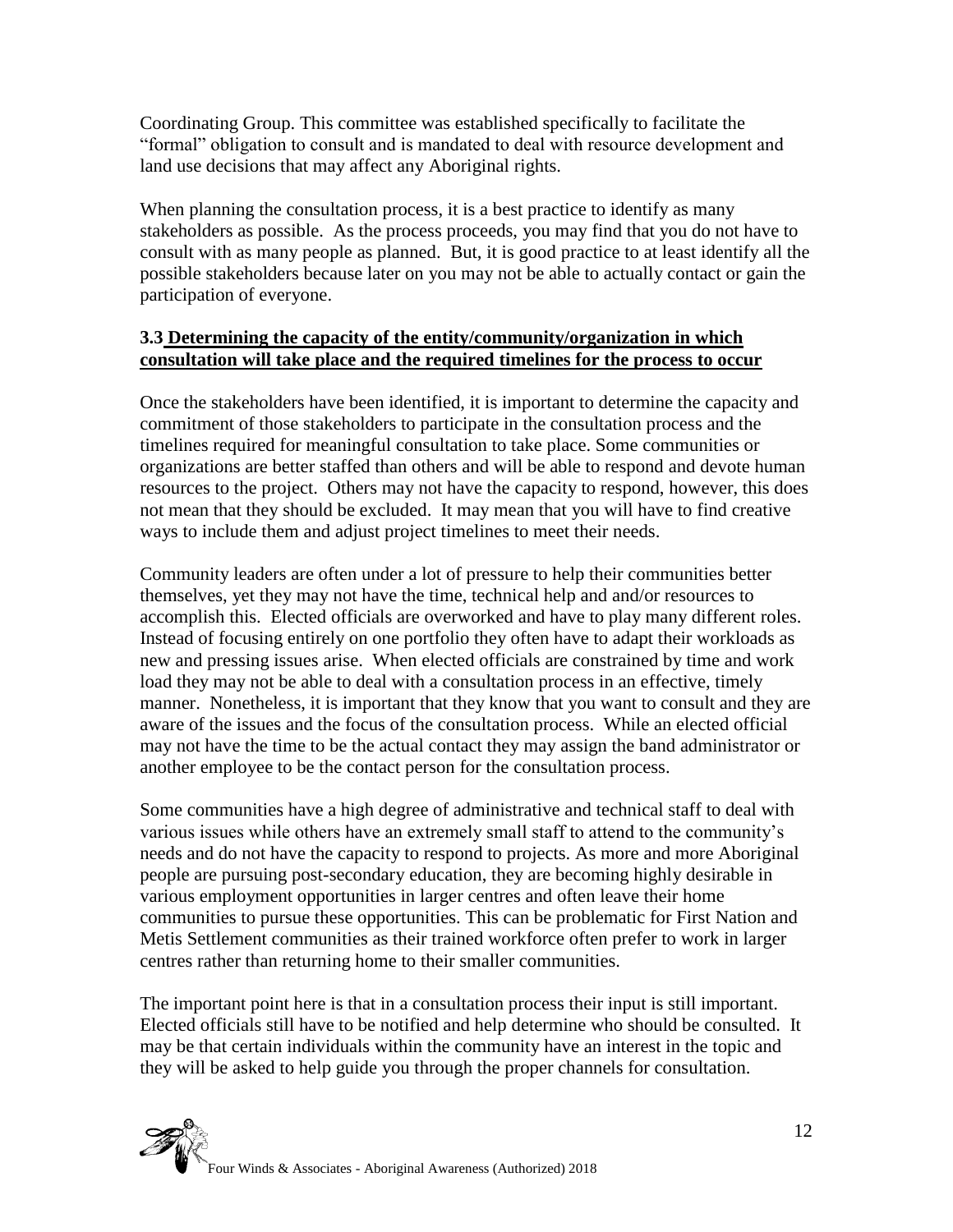Another point to remember is the dynamics that exist within Aboriginal communities. There are often several extended families within communities and some may be more powerful or vocal than others. You may be advised to speak to certain people within a community but as other community members realize a consultation process is occurring they will want to become involved as well and have their voice heard. It can be a delicate balance when working in communities to make sure your process is inclusive, yet respectful of the desires of elected officials.

For a meaningful consultation process to take place, you have to be aware of the capacity and dynamics of each community that you will be working with. This means researching communities, knowing who the elected officials are and their portfolios, who the band or settlement administrators are and who the unelected leaders of the community are.

# **4. THE CONSULTATION PROCESS – HOW DO YOU DO IT? \_\_\_\_**

As previously noted, your research and the magnitude or impact of your policy or program should help you in identifying the stakeholders and where to begin the consultation process. To consult means to seek information or advice but when working with diverse Aboriginal communities, the question is with whom do you consult?

Given the turn around of elected officials due to the frequency of elections for First Nations, Metis Settlements and the MNAA, the grassroots contacts are extremely valuable as a stable base in the community. They are also often much more aware of the "pulse" of the community and what is happening politically and socially in the community.

Elected officials are extremely busy people dealing with a number of issues that affect their communities. Economic development and high unemployment rates are often their main focus. They may also be dealing with various levels of governments, lawyers, land claim negotiators and various businesses. Thus, people residing in the community often have more time to commit to consultation or can direct you to the right contacts depending on your project or initiative.

## *4.1 Establishing and Maintaining Contacts\_\_\_\_\_\_\_\_\_\_\_\_\_\_\_\_\_\_\_\_\_\_\_\_\_\_\_\_\_\_\_\_\_\_\_\_*

## **Develop a Network of Contacts**

Those who have consulted with Aboriginal communities before know the value of having a network of contacts. If you have never consulted with Aboriginal communities, a good piece of advice is to speak to colleagues in other organizations and ask about their contacts. Often colleagues can make introductions or at the very least give you the names and telephone numbers of their contacts. Be sure to ask colleagues for their permission before engaging their contacts. Some of their contacts may not want to be involved in your consultation process or may not have an interest in another consultation process.

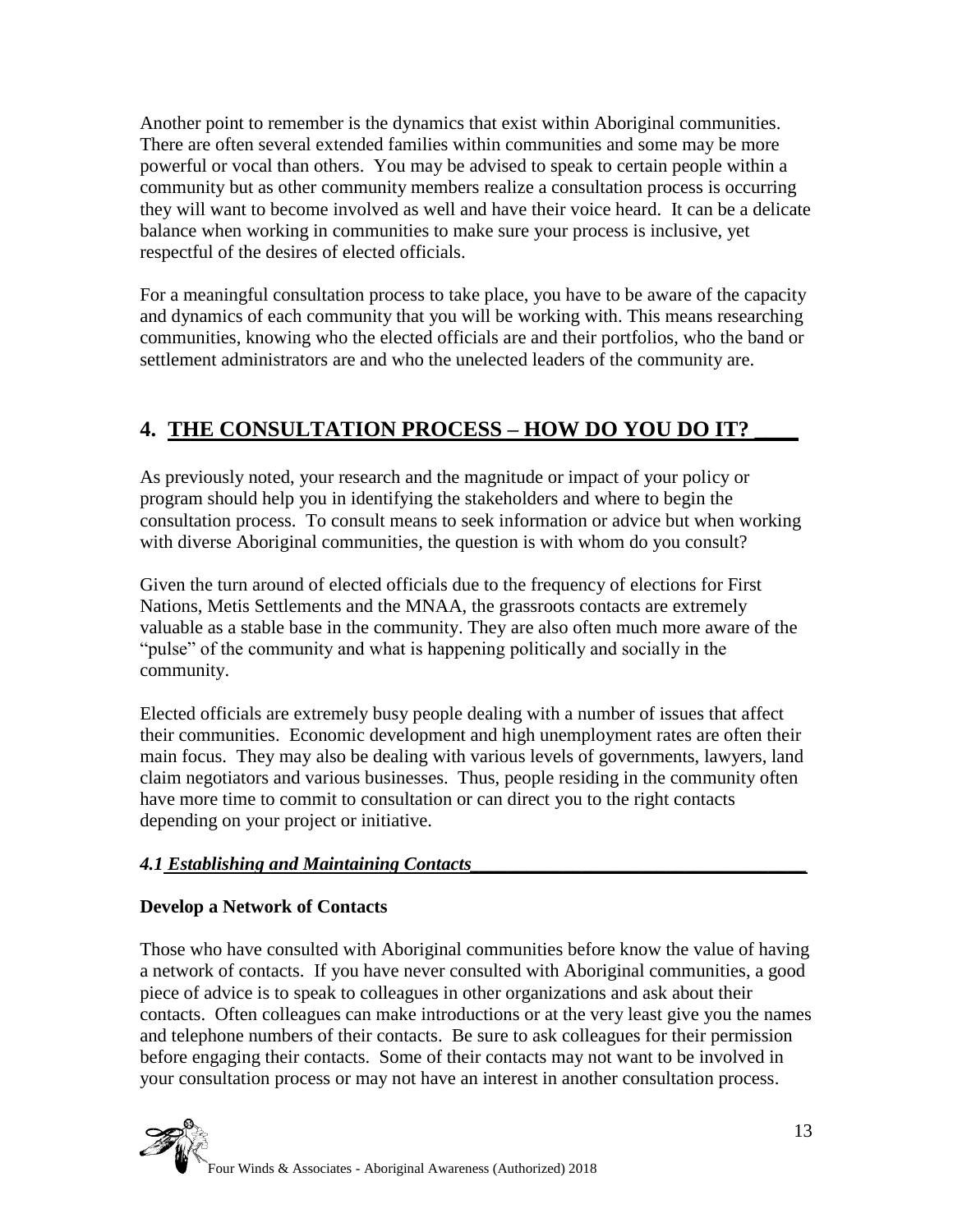They may, however, be able to direct you to people in the community who would be interested.

#### **Establish Links**

Whenever the opportunity arises, get to know people in the community. If Aboriginal people are contacting your office with questions, try to develop a rapport with them as well as answering their questions. Try to find out more about their community – but do so in a friendly manner. If you barrage them with questions or seem too nosy, they may not tell you anything. If you know someone from his or her community, mention this. Aboriginal people tend to enjoy establishing links. If you mention that you know a certain person, they may respond by telling you how they are related to that person. This is not uncommon. Establishing how people are related is one of the cultural differences between Aboriginal people and non-Aboriginal people. The term "all my relations" is significant in both a social and spiritual way.

Again, this is one way of establishing contacts. Meet one person and you may suddenly have gained access to several other contacts. Obviously, you cannot rely on just one person to open the door to the community. Remember, in Aboriginal communities there are often several extended families and clans. You may be accused of favoritism if you consult with just one group or family. If that group happens to include the elected officials, at the next election, another group may rise to power in the community. Be sensitive to this fact and make sure the various families and /or clans are included or represented in the consultation process.

## **Keep in Touch**

Keep in touch with your contacts. If you develop a trustworthy relationship with them, you may be invited to community events or even home visits. Like any social situation, it is important to attend if you have received an invitation. Make the time to do so because your appearance in the community can be very important. It will show that you care about the community and you are there to learn more about the community. You will also meet other people who could potentially become valuable contacts.

#### **Attend Community Events**

Another suggestion is to attend round dances and pow wows. These are open to the general public and literally hundreds of people of all ages attend these events. Not only will you gain a better cultural perspective of Aboriginal people but you may also make new contacts or have the opportunity to visit with and help maintain your relationship with your existing contacts. And, by attending such events, community members can see that you have a genuine interest in their culture.

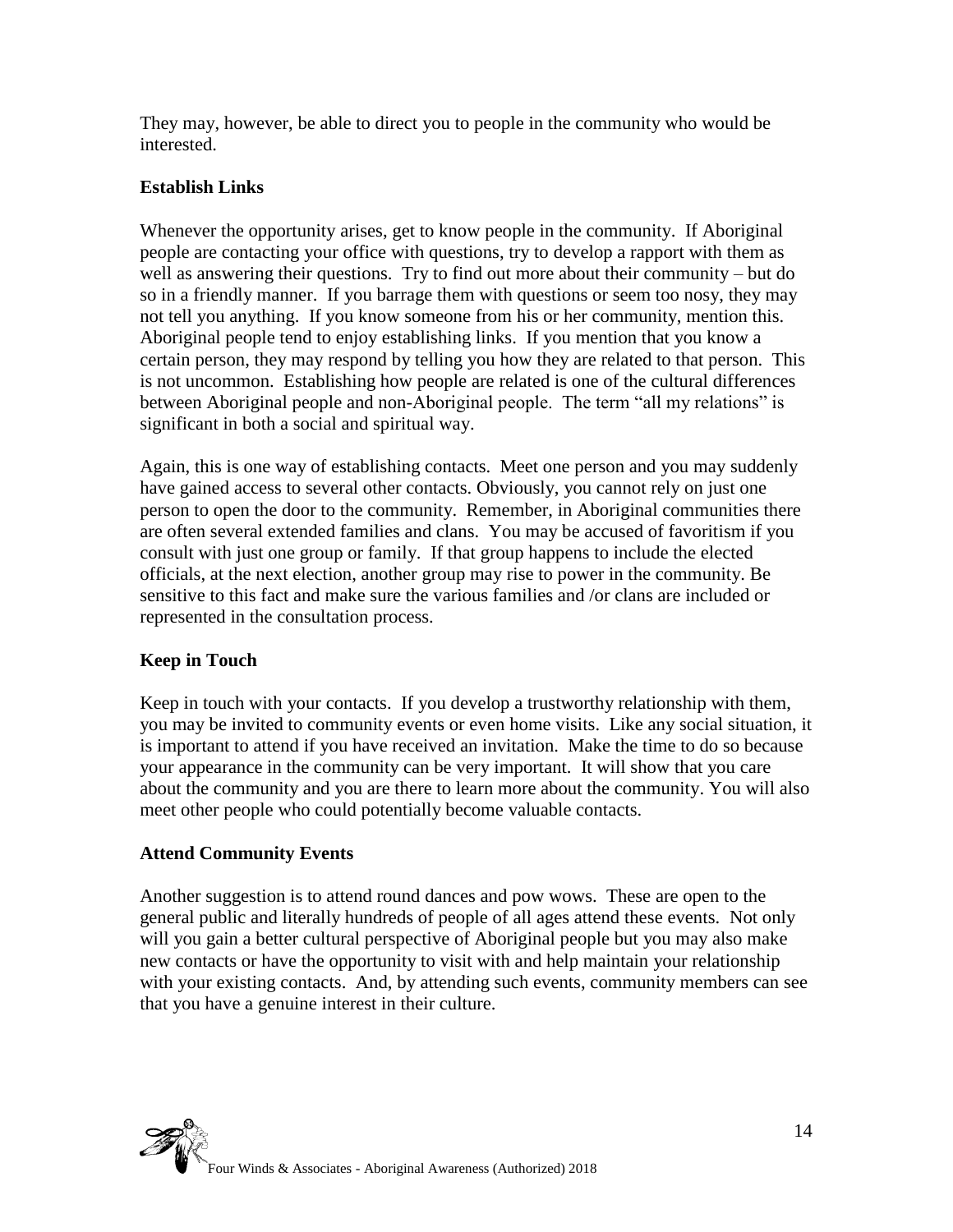### **Attend Ceremonial Events**

If you are fortunate enough, you may be invited to a ceremonial event. Do not be afraid to attend even if you feel totally out of place or at a loss as to what the event entails. People will guide you through the ceremony. They do not expect you to know what to do. If you are unsure about the proper protocol, ask your contact what you should do before you attend. They may suggest what to bring, what to wear, etc. Do not be afraid to ask. Express to them in an honest way that you have never participated in this type of ceremony and are unsure of what to do. It is also a best practice to carry tobacco with you, as tobacco is one of the most common and sacred offerings used in ceremonial events.

#### **Cross-Cultural Courses and Events**

If Aboriginal people have been hospitable and invited you to a ceremony, it is considered bad manners not to attend and you could lose your credibility in that community. If you feel you are entirely out of your league in attending ceremonies, consider taking a crosscultural course. Various government departments, industry as well as private companies offer cross-cultural awareness courses. In addition, conferences and Aboriginal cultural workshops are often offered throughout the year. Industry, government and Aboriginal organizations usually sponsor these. The major museums in Alberta such as the Provincial Museum in Edmonton, the Glenbow Museum in Calgary and Head-Smashed-In Buffalo Jump Interpretive Centre near Fort McLeod have permanent galleries devoted to the interpretation of Aboriginal cultures by Aboriginal people themselves.

## **Develop a Community Presence**

Participating and being part of community events cannot be stressed enough. You need to develop a presence in the community if they are going to trust you and communicate with you. Again, this is time consuming and may involve a lot of travel, but the end results are worth it. You will no longer be the "faceless" representative, but rather someone who has actually taken the time to try and better understand the community.

Those who work with Aboriginal communities on a continuous basis realize the importance of maintaining their contact base. If you have never done this before, it may seem overwhelming, but really it isn't. It is just good communication, respect for your contacts and their communities and relationship building. It is similar to developing contacts within other organizations representatives. Think about the people you deal with in your own social circle. The same basic principles apply when working with Aboriginal communities.

## **Be Inclusive**

Another important point to consider when developing a contact base is to include Aboriginal people from all walks of life. This could include elders, administrators, politicians, social workers, community liaison workers, parents and students. The



Four Winds & Associates - Aboriginal Awareness (Authorized) 2018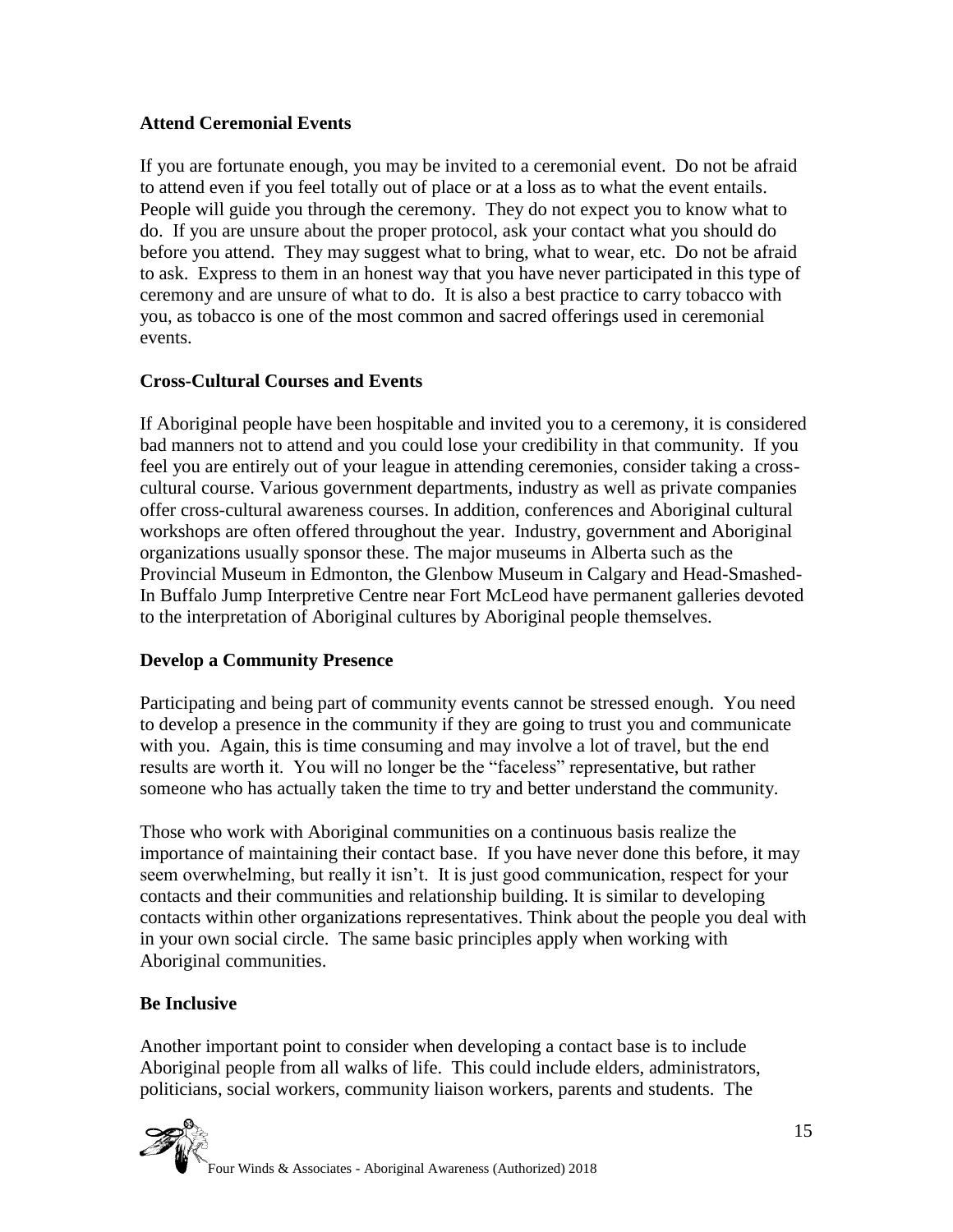broader your contact base, the easier it will be to develop other contacts or at minimum gain ideas and advice as to whom to consult regarding certain issues. In essence, do not rule out anyone in a community as a possible contact.

#### **Build Relationships**

If you do not have the budget to travel to communities, at the very minimum keep in touch with your contacts through telephone calls – not just business calls – but also friendly "how are things going?" type of calls. You are building relationships with people and you do that by being interested in them and their communities. If you know that your contact may be in your locale for a meeting or business trip, try and meet with them or at least suggest that you try and meet. Depending on their schedule, you may be able to have a cup of coffee together or perhaps a lunch or dinner. At least make yourself available if the person is in your city or town and make the offer to get together.

#### **Working with Community Liaison Workers**

If you are fortunate enough to find a Community Liaison Worker in the community, you should not have problems in initiating contacts. A Community Liaison Worker acts as a liaison between the "outside" world (governments, industry, etc.) and the community. They also work for the betterment of the community and are usually more than happy to help you in establishing contacts and setting up community meetings.

#### **Conferences**

There are always numerous conferences and gatherings that take place throughout the Province on a yearly basis. If these conferences have anything in common with your project or initiative be sure to attend or ask to be a presenter at the conference. There are several Aboriginal newspapers like Windspeaker, Sweetgrass and the Native Journal that list conferences or carry advertisements regarding these conferences.

#### **Newspapers and Websites**

Consider subscriptions to these newspapers or check their websites. Subscriptions to these newspapers can be an invaluable tool and they can be shared amongst colleagues. Not only will you find out about conferences and events but also you will gain a better glimpse and understanding as to what is going on in "Indian Country." The more knowledge you have, the better equipped you will be in planning your consultation process and making contacts.

## **Networking**

And, remember that every Aboriginal person that you meet has the potential to become a contact in one form or another. Get to know Aboriginal people and do not be afraid to network. As in any other business, organization or government department, networking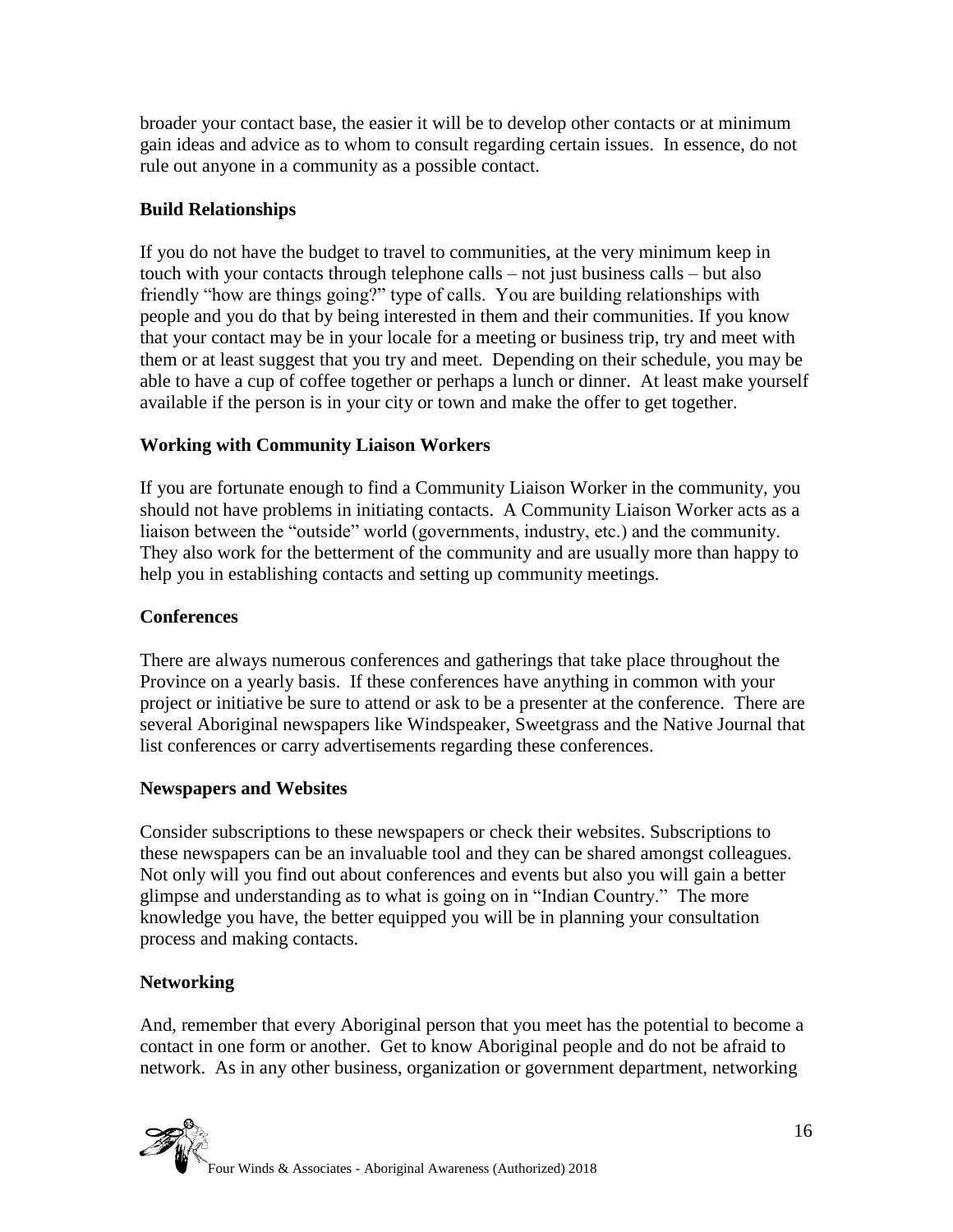pays off. The more Aboriginal people you get to know, the wider your contact base will become.

## *4.2 Political Protocol\_\_\_\_\_\_\_\_\_\_\_\_\_\_\_\_\_\_\_\_\_\_\_\_\_\_\_\_\_\_\_\_\_\_\_\_\_\_\_\_\_\_\_\_\_\_\_\_\_\_\_\_\_*

## **Initiate Consultation through Elected Officials**

When working with Aboriginal communities such as First Nations, Metis Settlements and the MNAA, it is important to respect the governing structures of these communities and organizations and initiate contact with them before undertaking any community consultations. Therefore, it may be necessary for you to write to First Nation Chiefs, Metis Settlement Chairpersons and the MNAA President to inform them that your organization would like to consult on a particular issue, initiative or program.

## **A Note on High Level Management / Ministerial Correspondence**

If correspondence is sent, make sure that the elected leaders are notified so they have a "heads-up" that a letter from the Director is forthcoming. Correspondence may become lost in band, settlement or MNAA offices and the Chief, Chairperson or MNAA President may not receive it in a timely manner. If you are unable to contact an elected official, try and talk to the band administrator or office manager. Follow-up with a second telephone call to make sure the leadership has received the letter and has had an opportunity to respond or has assigned someone to respond to the letter or request.

Correspondence should also be sent to the 3 Treaty representatives, the 7 Tribal Councils, the Metis Settlements General Council and the MNAA Regions. In this way, all levels of Aboriginal governments, organizations and regional groups will be aware of your desire to consult. This may seem like a lot of effort but it is extremely important that the leadership in Aboriginal communities and the representative groups are aware of an organizations desire to consult. Having notified all of these groups, it may then require co-ordination on the part of your organization and the Aboriginal communities and organizations on how to best proceed with the process.

For example, the Treaty organizations may suggest you work directly with each First Nation in the Treaty area but keep them informed on the process. The MNAA may want to be actively involved along with the Regions or if a project is specific to a certain Zone, may suggest you work directly with the administration of the Zone. The important point is that they are informed and help guide the consultation process.

## *4.3 Engaging Communities in the Consultation Process\_\_\_\_\_\_\_\_\_\_\_\_\_\_\_\_\_\_\_\_\_\_\_\_\_\_*

## **Request an Official Contact Person**

Once you have made the political connections, and established an acceptable consultation process, the next step in engaging communities is to ask for an official contact person in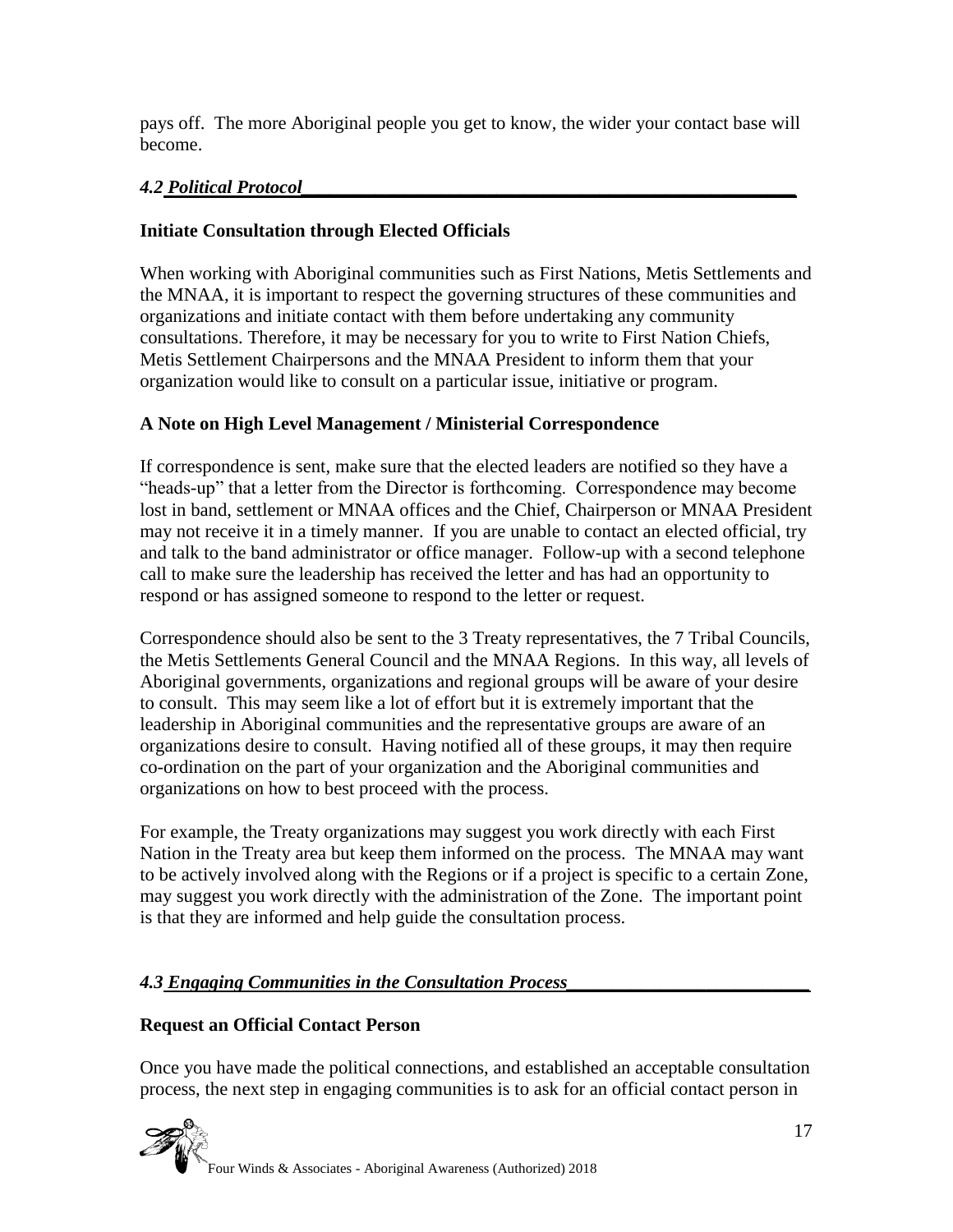the respective communities or organizations. Elected officials are often too overwhelmed by other issues in their communities to be the contact person. If you request a contact person to assist you in working with the community, you will have greater success in engaging that community in the consultation process.

Be proactive in requesting a contact person. Often, this is the only way you can gain access to the community and this person becomes your connection to Council and the community. If you have contact people in the community already, you could request that you work with those people in gaining community input. However, if you are told to work with a particular person, you should honour that request.

## **Arrange an Information Meeting**

Once you have an assigned community contact, arrange an information meeting in the community, if at all possible. Or, consider conducting the meeting in a central location that is accessible for a number of communities. Ideally, the first meeting(s) should involve Chiefs, Metis Settlement Chairpersons, the MNAA President and Tribal Council Directors or their designates. If this is not possible, follow-up and let the leadership know how the meeting(s) went and what the process will involve from this point onwards.

After the initial meeting(s), you should have a better understanding of how to continue with the process. In order to have proper community representation during the consultation process, you could suggest inviting other community members to participate in the discussions, including your own contacts. Remember that you want the process to be inclusive. Explain to your contact that you want to gather as many ideas and viewpoints as possible.

## **Additional Meetings**

Depending on the scope of your consultation process, you may have to attend a number of community meetings or functions. And, it usually takes more that one meeting before trust and understanding develop between the two sides. Make sure that the community is well informed about what you want to accomplish and that they have a voice in how they would like the consultation process to proceed. No two communities are the same and the process may occur in different ways and with different timelines depending on each community.

#### **Listen to Everyone Equally and Fairly**

When working with Aboriginal people remember that opinions will differ within communities. However, experience has shown that it is important to listen to everyone equally and fairly. Some people may be more emotional about issues, some people may disagree about issues and some people may not want to be in the same room as others discussing issues. Be sensitive to these dynamics.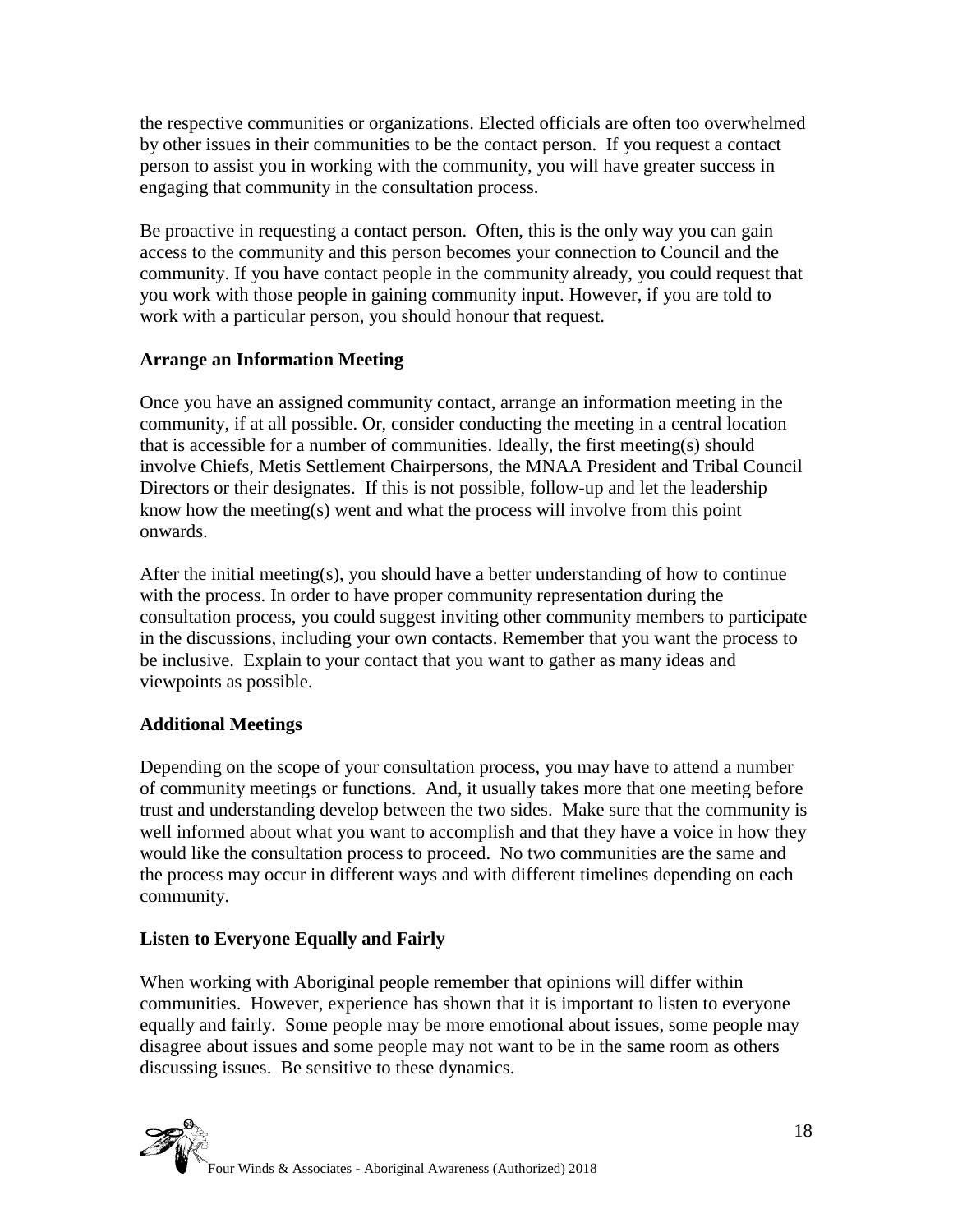You may have to conduct meetings with separate groups of people to develop a comprehensive idea of what the community wants and needs. Or, if possible, try to instill in people that you are all working towards the same goal and give everyone time to voice their opinion. That way, people will believe they are being treated fairly and may be more cooperative with each other.

If your consultation process is exclusive to certain groups it may come back to haunt you. Community members will say that they were not consulted and were excluded from the process. You may then find yourself in a position of damage control so it is advisable to be aware of this from the beginning.

## **Respect the Capacity of the Community**

The capacity of the community to participate must also be taken into account. As mentioned previously, some communities will have the human resources to be very actively involved while others may have only a few individuals who can commit to the process. Some organizations projects or initiatives may not garner much interest in Aboriginal communities. If this is the case, it may take more time and perseverance to gain support and participation. If you want meaningful consultation to take place you will have to factor these issues into your timelines and work at initiating interest. One way to do this is to explain that it is to the communities' benefit to participate. In that way the project or initiative will help meet their needs more effectively.

## **Make People Aware of Your Desire to Consult**

Unfortunately, you cannot force communities to participate. You can, however, make sure that stakeholders and elected officials are aware that you are willing to consult and gain community input into a project. It is also good practice to document your efforts in engaging communities to participate. If there is a backlash later, at least you have the documentation to prove that you attempted to involve communities.

## **Keep People Involved**

Likewise, it is very important to document meetings, telephone calls, and correspondence related to the consultation process. After you have met with communities or stakeholders, be sure to send them the minutes of the meetings. Keep them involved in the process and let them know what will happen next.

## **Be Aware of Other Issues**

Even if you are very goal oriented in your consultations it is inevitable that other issues will arise. It is the nature of consultation. Once you begin discussions with communities they often feel that it is a forum to address a whole range of community issues. Stay focused on your particular project even if you feel like you are becoming a sounding board for community problems. If you can, direct them to appropriate representatives that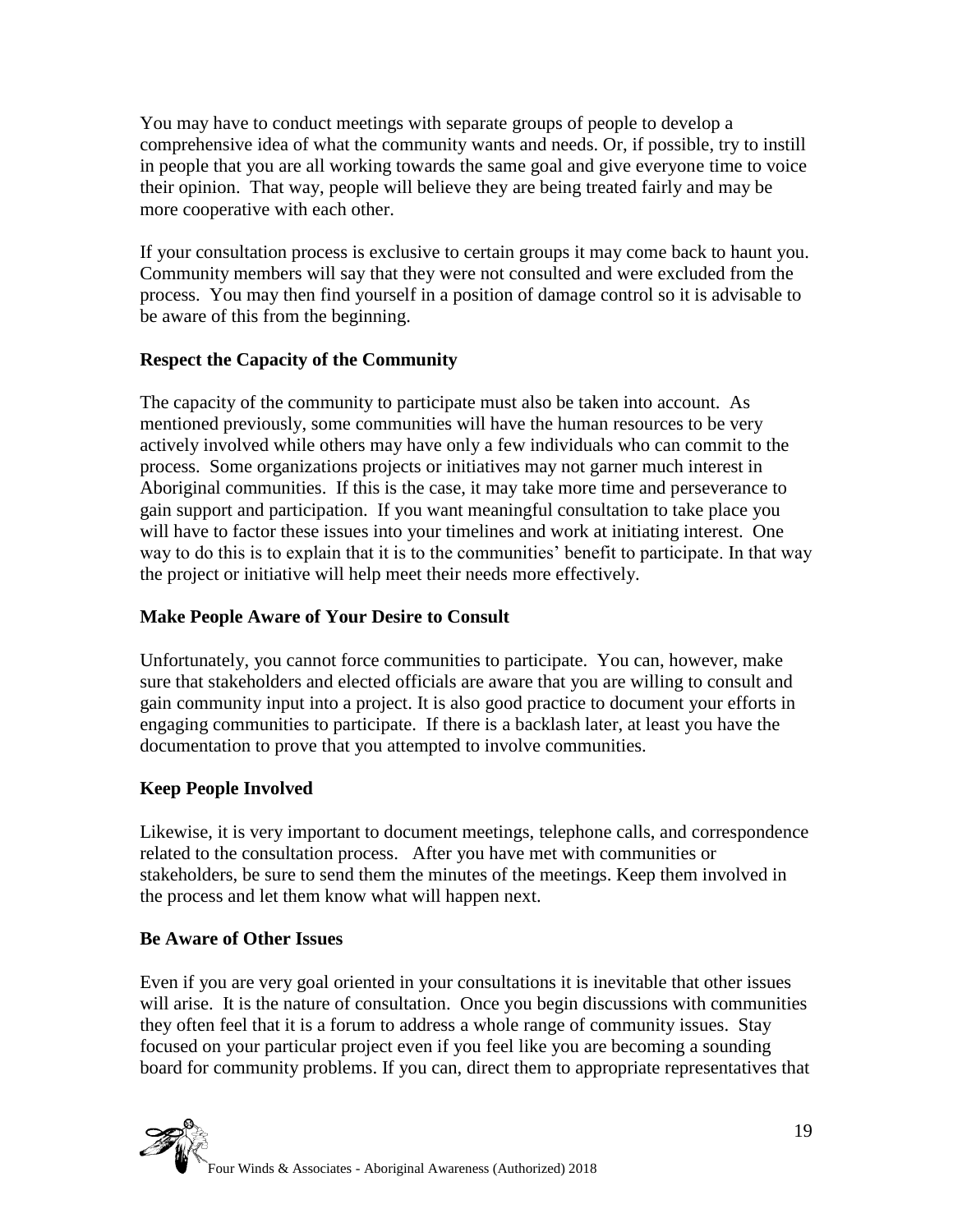may be able to address their concerns. Try and be helpful but do not make promises that you cannot keep.

## *4.4 Engaging Other Stakeholders in the Consultation Process*

Your initiative may be of the scope and magnitude that the consultation process has to include Aboriginal people other than those living on reserve, a Metis Settlement or as represented by the MNAA and its Regions. If this is the situation, the consultation process will have to be expanded to include a wide range of people.

Once you have contacted these various organizations, the process is much the same as it is with First Nations, Metis Settlements or the MNAA. First, ask for a contact person. Second, arrange a meeting with the organization to explain your initiative and why you want to consult. Third, establish a working relationship with the organization and the people it represents. Develop a mutually acceptable procedure for the consultation process. And finally, proceed with the process and include the necessary follow-up.

## **Advisory Committees**

Establishing an Advisory Committee for your organization can be advantageous if your consultation process will occur over the long-term and involve a very focused issue of mutual concern. When establishing an Advisory Committee, follow the proper political channels. If you are asking for representatives from a First Nation, ask that a Band Council Resolution be passed that states the names of those that will represent that First Nation on the Committee. If there will be representatives from the Metis Settlements, the MNAA or other Aboriginal organizations, again, obtain the proper documentation that indicates who will represent them on the Committee.

Develop a "terms of reference" for the Committee. Often it is more effective if the Committee members are involved in this process. Decisions regarding the mandate of the Committee, consensus, quorums, honorariums and terms of appointment should be included in the terms of reference so that the Committee members and political leaders fully understand what is expected of them.

Many organizations have successfully employed the strategy of Advisory Committees in engaging the Aboriginal community and developing long-term working relationships. Advisory Committees can also have their limitations if they are the sole source of Aboriginal consultation. One of the drawbacks of Advisory Committees is that Committee members can come under criticism within their own communities for not representing the interests of the community. Or, in some cases community members may perceive them as advancing their own personal agendas. In order to have an effective Advisory Committee, it is important that the Committee members have credibility within their own communities and they are in contact with the political leaders on a regular basis.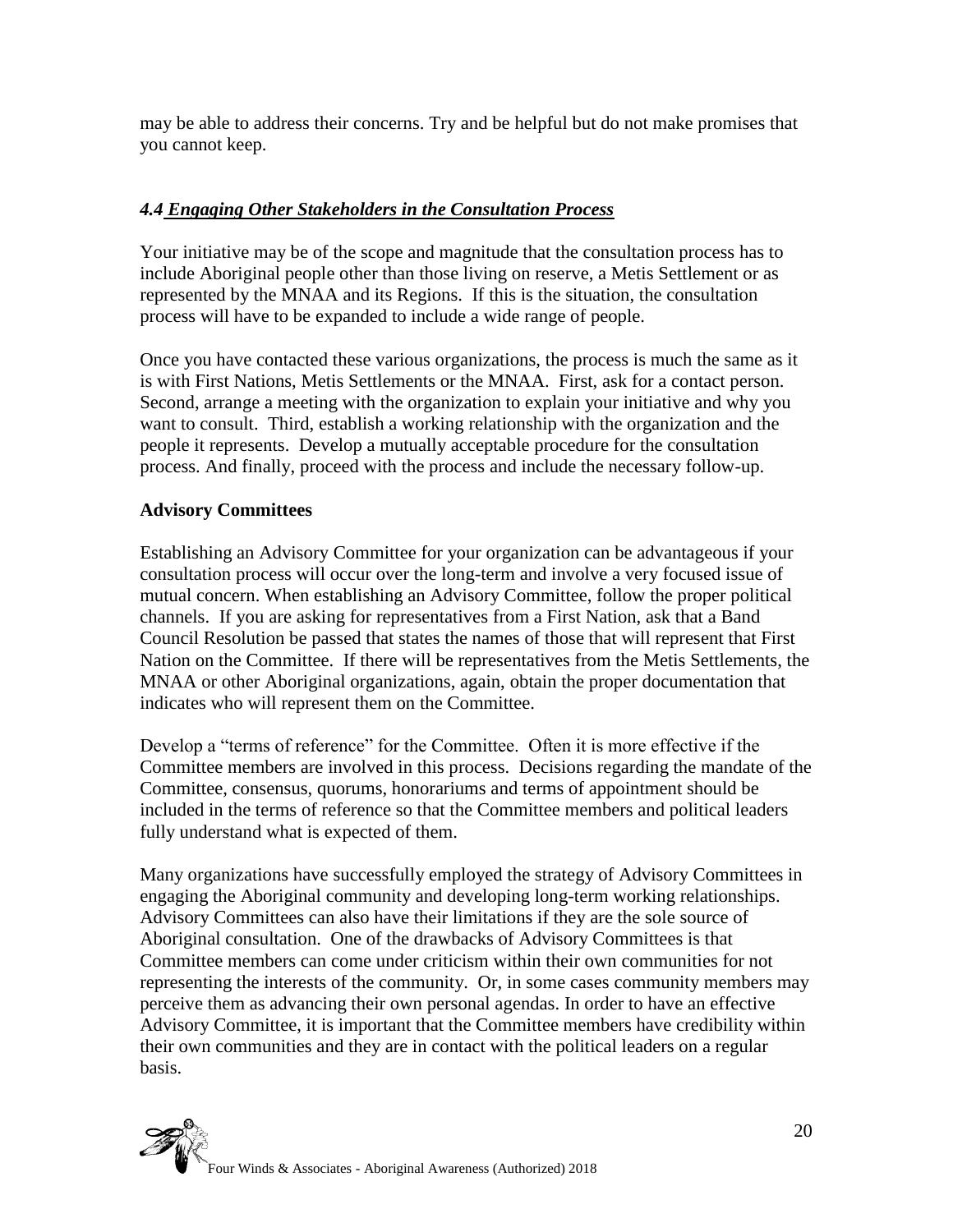The establishment of an Advisory Committee can be a good starting point for long-term consultation on a particular issue. Conversely, it can often be the end result or final recommendation of a consultation process.

#### **Focus Groups**

Depending on the scope of your project, focus groups can be an effective way to consult with Aboriginal communities as well. A focus group represents a cross-section of the Aboriginal population in terms of gender, culture and location. The premise of focus groups is that they can provide a method of gathering viewpoints and feedback regarding specific topics in a short period of time. Establishing focus groups can take some time but they can be useful if you do not have the time and resources for a full-fledged consultation process or if one is not warranted. When conducting focus groups, remember that they do not represent the views of the entire Aboriginal community. Focus groups can be beneficial as a starting point for consultation by giving you a general idea of the positions, views and barriers that may exist within the community regarding certain policies or initiatives.

However, they are very useful in certain applications. For example, AADAC employed the strategy of using focus groups in developing their Tobacco Reduction Strategy for Aboriginal people. In this case, because it was a promotional campaign rather than a new policy, focus groups worked very well. It would have been unwise and costly to conduct a major consultation process for a campaign to raise awareness of the dangers of tobacco use. The most important thing to remember when using focus groups is to consider and take into account what you are trying to accomplish. Obviously, focus groups can work well in some situations but not all.

There are basically two approaches in establishing focus groups. The first approach is to select a cross-section of people that you know or who are recommended through your contact base. This cross-section should include people from each Treaty area, MNAA Region, Metis Settlements and the urban Aboriginal community. Often one or two representatives from each of these are sufficient. The second approach is to contact the elected leadership and ask them for suggestions as to who should represent them in a focus group.

When working with focus groups, keep in mind that it may take two or three meetings for the process to be effective. The first meeting is usually an informational meeting whereby organizations representatives explain the purpose, goals and expected outcomes of the process and the common goals or interests that both sides share. A second meeting allows the participants to bring forth their ideas, suggestions and concerns. The third meeting gives you an opportunity to show how you have incorporated their input and gather feedback.

While focus groups may seem fairly easy to conduct, there is always the issue of the time and expense of bringing people together for meetings. It may be more productive to hold focus groups in different regions of the Province rather than one central location – for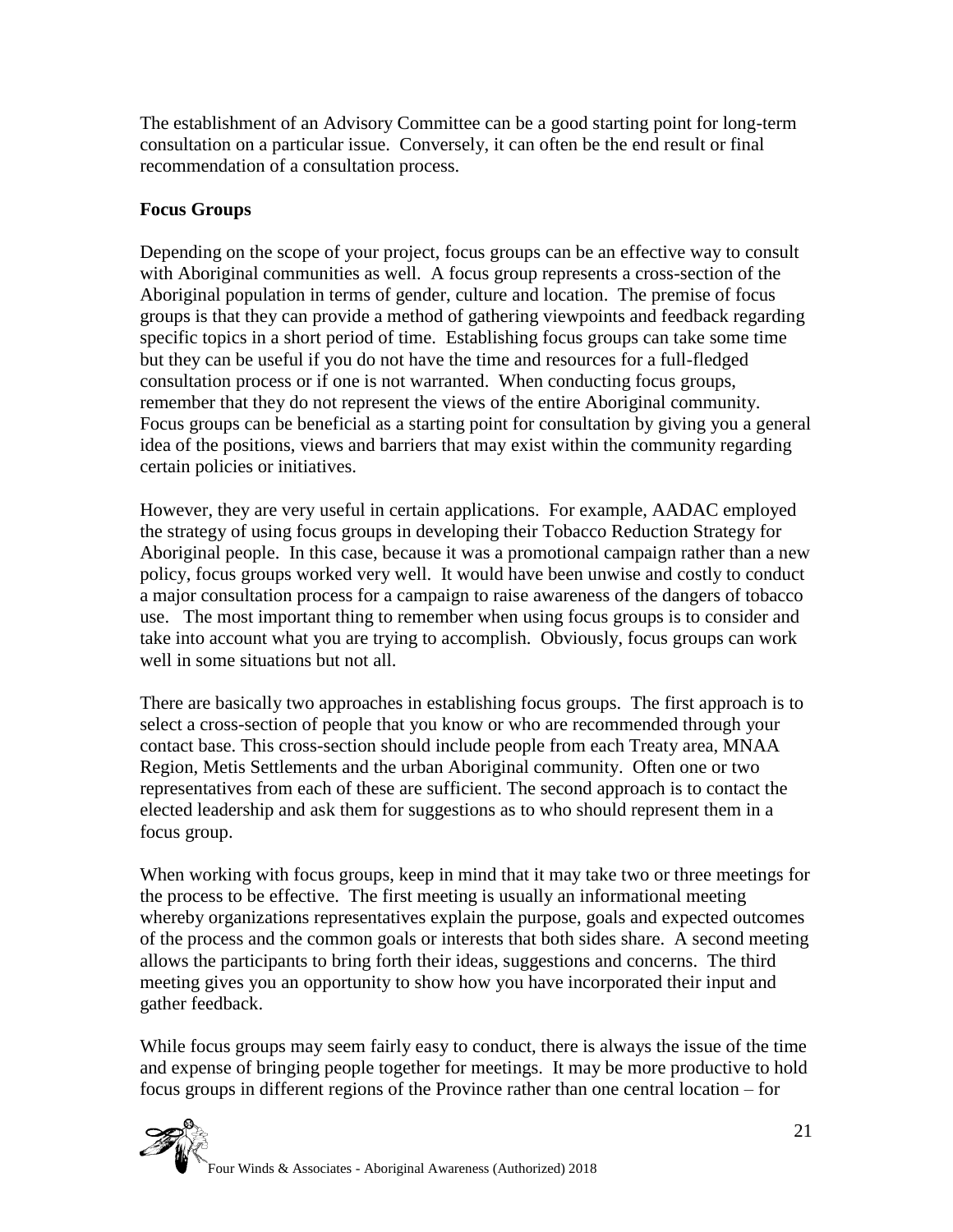example, the three Treaty areas. You may also find that after conducting focus groups that the issues are such that further consultation with a broader number of people may have to occur. Again, this will depend on the scope of the issue, the representational aspect of your focus groups and the feedback that you receive.

#### *4.5 Working with Elders\_\_\_\_\_\_\_\_\_\_\_\_\_\_\_\_\_\_\_\_\_\_\_\_\_\_\_\_\_\_\_\_\_\_\_\_\_\_\_\_\_\_\_\_\_\_\_\_\_\_\_*

Working with Elders is perhaps the most gratifying and rewarding part of consulting with Aboriginal communities. Elders are the most respected people in the community. They carry the wisdom, the traditional knowledge and the cultural traditions of the community. The community reveres them so their input is crucial in any consultation process. Elders are not just "old" people. Rather, they are people who are recognized by the community as having gained the knowledge and wisdom to be called an "Elder." In some communities, Elders can be quite young but they have worked and learned from older Elders, know the ceremonies, have the authority to conduct ceremonies, and have acquired and earned the wisdom and knowledge that is recognized by the community.

#### **Respect Their Age and Capacity**

When you consult with Elders, a number of factors have to be taken into account. Sadly, as the years go by and Elders pass on, there are fewer and fewer of them in each community. Many are quite old and tire easily. They cannot spend long periods of time engaged in conversation or giving advice. If they have to travel to attend meetings away from their home community, they may have to stay overnight at a hotel to break up a long trip. For First Nation Elders and some Metis Elders, English may be their second language so an interpreter may be required. They are sensitive to their surroundings, so home visits rather than large meetings may be necessary.

#### **Choose a Quiet Time and Place**

Many Elders live with two or three other generations of family in their homes so you have to find a time to meet when it is relatively quiet in their home. And it is always a polite gesture to bring some food to the home – perhaps some fruit or pastries. If you are offered something to eat or drink in the home, do not refuse. When talking to Elders, often you find that there are long periods of silence in the conversation. Many non-Aboriginal people may find this aspect of Aboriginal culture uncomfortable. It requires patience. It does not mean the conversation is over. Learn to be comfortable with the silence – it is part of the whole conversation. Elders do not like to be bombarded with questions. They prefer the conversation to flow at their own pace.

## **Make Them Feel Comfortable**

When you are consulting with them, make sure they understand the purpose of why you want to talk to them. To make them feel more comfortable, initially ask them questions about their life, what the community used to be like, their family, etc. Let them feel comfortable with you. Eventually, you will be able to ask more pertinent questions but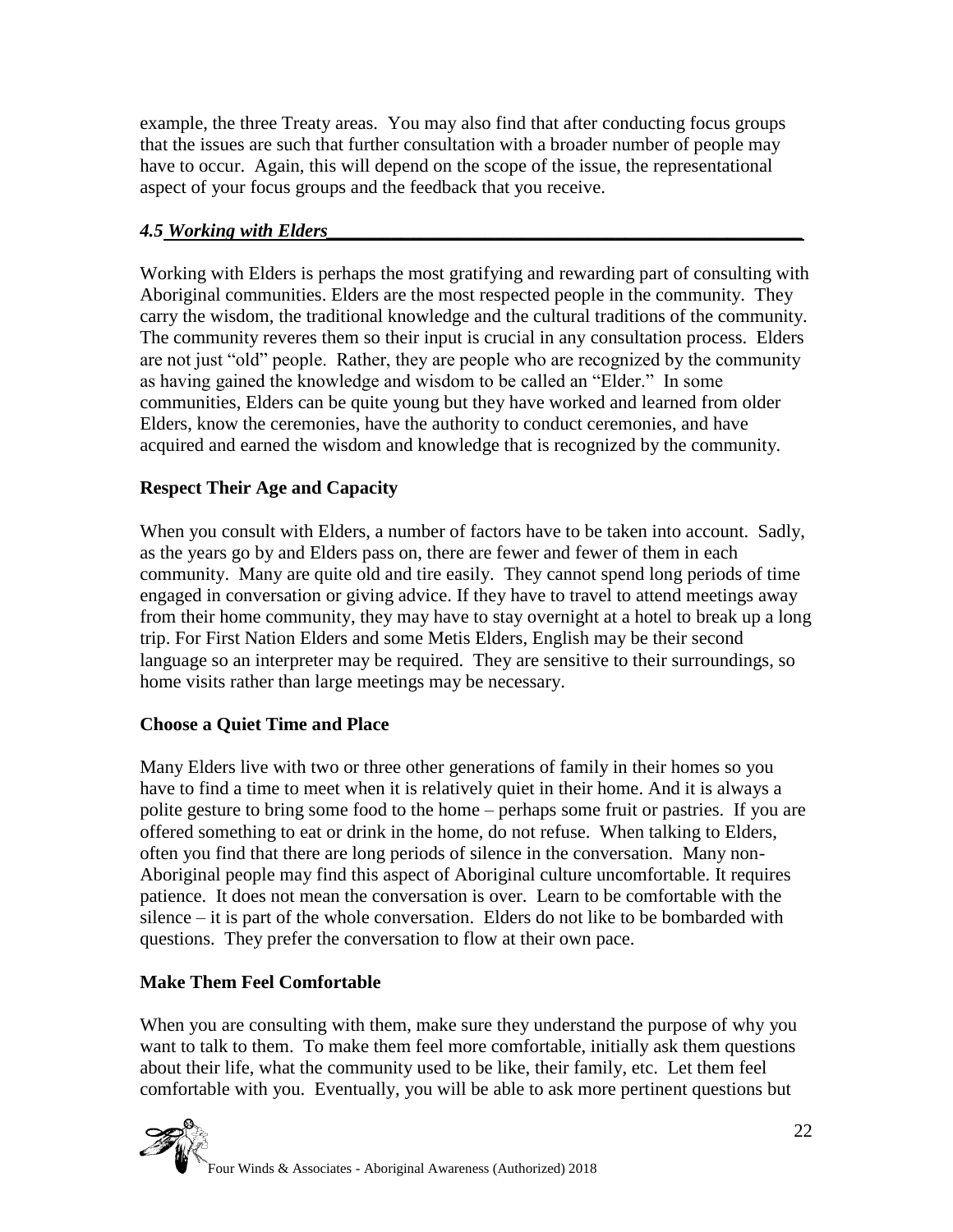be specific in your questions. Speak in plain English and do not use acronyms or jargon when asking or answering questions. Ask their permission to take notes and ask if you may come back and talk to them again if necessary. You may find that it takes two or three meetings with Elders for them to truly trust you and be open with you.

### **Dress Appropriately**

Out of respect, it is important to dress appropriately when speaking to Elders. For women, this means wearing a long skirt that covers the knees and a top that covers the arms. Whether you are male or female, do not wear a business suit. Remember, you are from the "outside" coming into their community. Nothing says this louder than a business suit, a briefcase and a marked representative vehicle!

## **Offer Tobacco**

Finally, there is the issue of protocol when dealing with Elders. This can vary from culture to culture but one element that seems appropriate for all First Nation cultures is the offering of tobacco or cigarettes. By offering tobacco before you begin to ask for advice, you are symbolically saying, "I am offering this gift of tobacco in exchange for your time and wisdom." If you do not offer tobacco, an Elder may not tell you anything. The symbol of offering tobacco is a gesture of respect – respect for the person, their cultural traditions and their knowledge. There is a certain method of offering tobacco as well. You don't just say, "Here's some tobacco." A more respectful way of offering tobacco is to say, "With respect to the Creator, I would like to offer you this tobacco in exchange for your help and guidance." If you are uncomfortable with this, at least say, "I am offering this gift of tobacco in exchange for your help and guidance."

#### **Metis Elders**

Many Metis Elders practice Christianity rather than traditional religions, so the offering of tobacco may not be necessary nor considered a Metis cultural norm. If you are unsure, ask your contact person what would be appropriate. Some Metis Elders follow both Christianity and traditional religions, so it is best to approach the offering of tobacco on an individual basis depending on the Elder's beliefs.

#### **The Issue of Honorariums**

Many people feel that you pay for access to knowledge and information through schools and other resources and an honorarium is appropriate in exchange for an Elder's time and information. This can be a sensitive issue and it is best to ask your contact person what the protocol is regarding honorariums in the community, as an Elder would seldom ask you outright for an honorarium. It is also advisable to determine if it is your representative's policy to provide honorariums. Another concern is the amount of money that honorariums can take up in the consultation process. The average honorarium is about \$200 per day. If you intend to speak to 20 Elders, the honorariums alone will take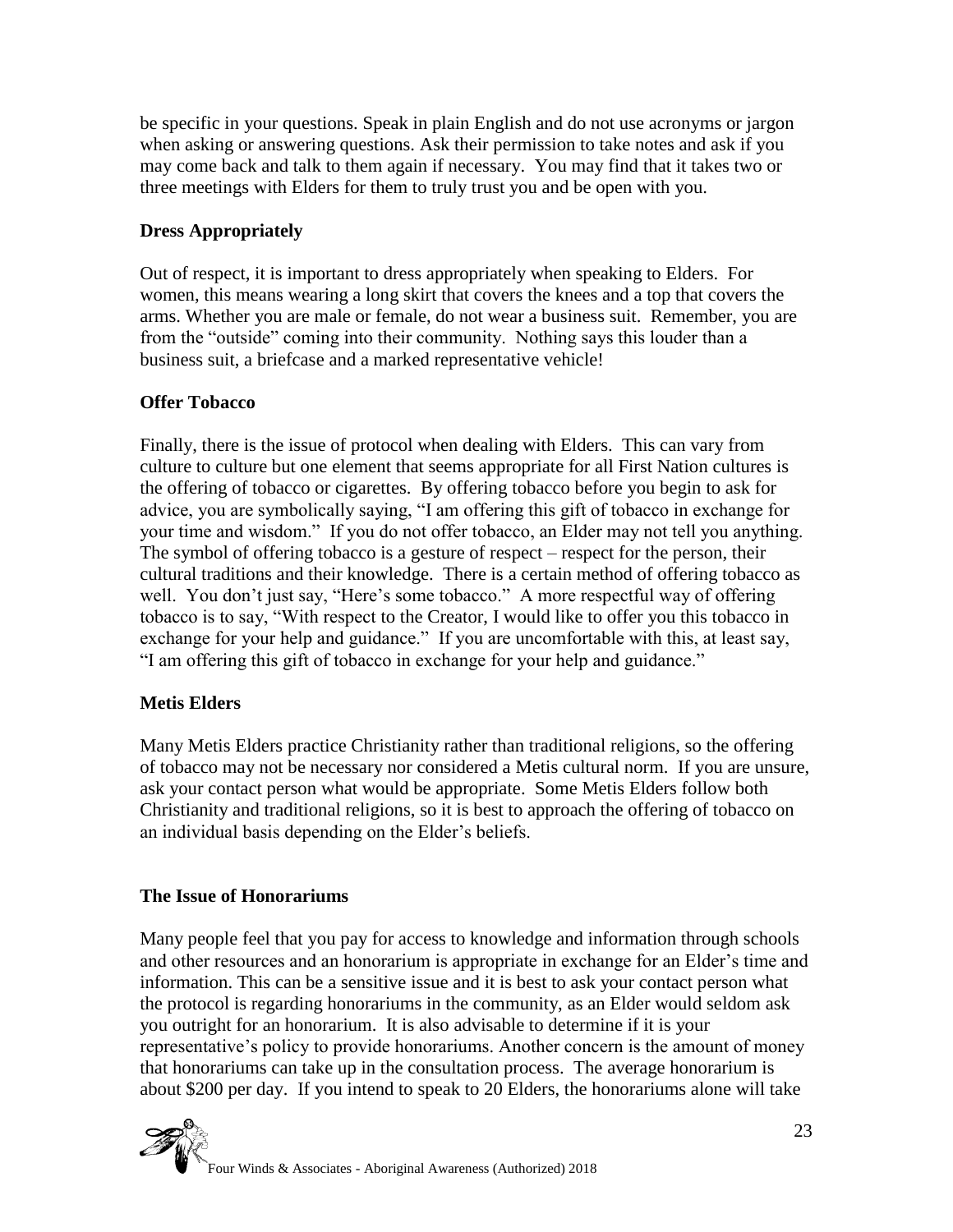up \$4000 of your budget. Another budgetary point to consider is travel costs if you intend to have meetings in larger centers like Edmonton or Calgary. For some Elders who have to travel a great distance, this may mean two nights of accommodation and meals as well as honorariums.

These issues have to be addressed in the planning stages of the consultation process. It often costs an organization more money to include Elders but because they are so respected within the community, you cannot really have a meaningful consultation process without including them. Elders help legitimize the process because of their place in society. Even elected officials rely heavily on the advice of the Elders in the community.

## **Elders Coordinators**

Some communities have an Elders Coordinator who arranges various events for Elders in the community. The Elders Coordinator can be an excellent contact for reaching Elders. However, they provide programs and assistance for all the older people in the community and as mentioned before some of the older people may not be recognized in the community as "Elders." Nonetheless, if there is an Elders Coordinator in the community, this is a good place to start. You may ask to attend one of their events – a potluck lunch for example and explain your project at that time. From there you can decide if these types of gatherings will fulfill the consultation process or if you must speak to individual Elders that community members recommend for meaningful consultation to take place.

In addition, many Elders belong to established committees or boards within the community. During the planning and research stage, try and find out what types of committees exist within the communities. Through these committees, you can often gain access to Elders who are used to being board or committee members and consequently are used to dealing with "outside" people.

## **Elders Gatherings**

Elders' gatherings are another valuable way to make contacts. These are usually organized through the Treaty organizations and are advertised well in advance. Contact the organizers to see if you may attend or better yet, see if you can be put on the agenda to discuss your project or initiative. This does not constitute "consultation" per se but at least you are letting people know that you will be beginning a consultation process and you are interested in listening to their ideas.

## *4.6 General Protocols When Working with Aboriginal Communities\_\_\_\_\_\_\_\_\_\_\_\_\_\_\_*

## **Do Your Homework and Research**

Make sure you have a clear understanding of your role and the purpose of the consultation and if there is a history or background as to why you need to consult. Try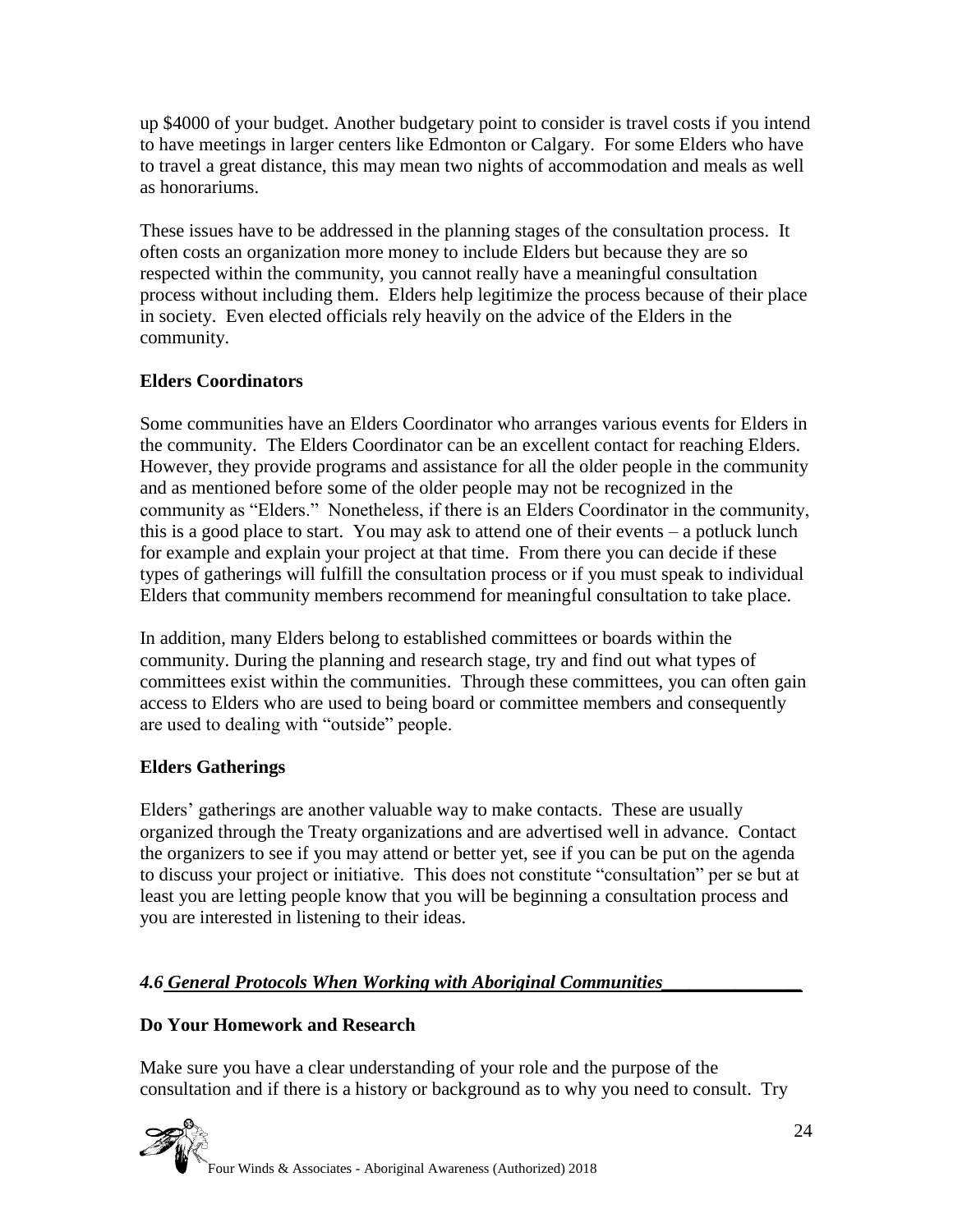and second-guess possible questions and be aware of any contentious issues beforehand and work through possible solutions for handling those issues before arriving in the community.

Be aware of the constraints your organization may have such as fixed budgets, legislative constraints, and jurisdictional issues so that you do not make promises or give the wrong impression of what your organization can deliver during the consultation process.

When meeting with people in the community try and convey that you are consulting with community members because both sides have a common purpose or interest. Consultation in an Aboriginal manner may take longer than in the non-Aboriginal world so be patient. Sometimes matters of importance cannot be approached too quickly or directly.

#### **Cultural Differences**

Aboriginal people tend to communicate by using a less direct approach. They may not express a firm opinion immediately and may discuss a topic in general terms before actually stating their opinion. In these situations, they may be gauging others views to see if they are at odds. To avoid any confrontation, the speaker may minimize their own opinion so that others feel comfortable in expressing their opinions and ideas. Others may remain silent if they do not like certain ideas and if they are respected in the community, other people will take note of their silence.

As in any situation, there are exceptions and you may find that some powerful people in the community or younger, more educated people will challenge you and confront you. Out of respect, Aboriginal people tend not to criticize each other's ideas in public even those who are confrontational. They also like to have time after an initial meeting to discuss issues with other people in the community so that they do not feel they are speaking on behalf of other community members without consulting with them. As part of the traditional decision-making process, often a community member likes to feel that there is a consensus among people before they speak on their behalf. It is therefore important to realize that your first meeting in a community may not produce the results that you anticipated and in fact, it may take several meetings to really begin the communication process.

You should also be aware of the different cultural concepts regarding time. Make sure you are flexible in your arrangements because they could be changed with little or no notice due to a range of community issues such as a death or funeral. Finally, remember that you are from the "outside" entering their community. How you present yourself to the community is very important. Do not be boastful or loud but rather be patient and respectful in the way you speak to people and in the way you conduct yourself. And, dress in an appropriate way that is casual, neat, plain and practical.

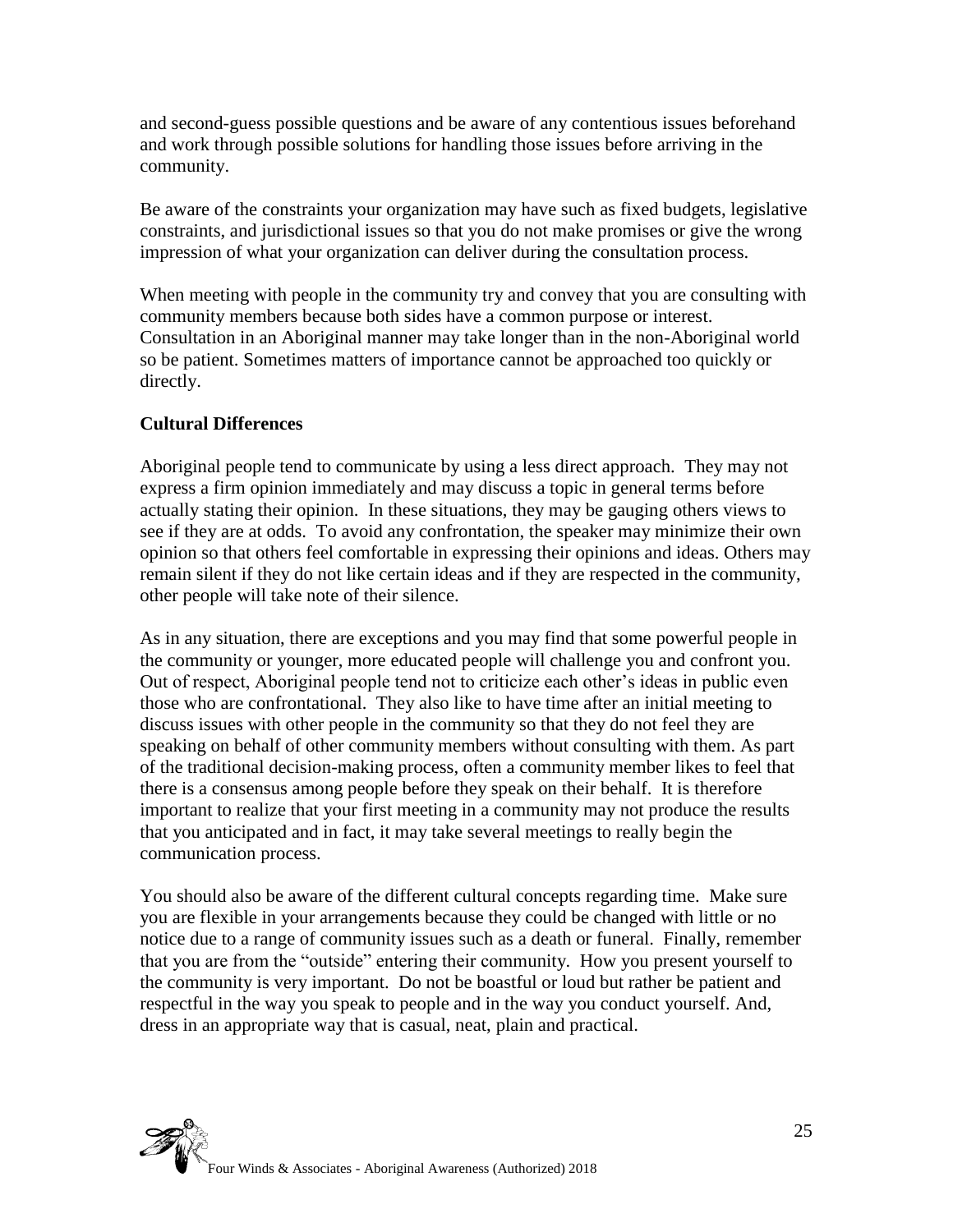# 5. **EVALUATING THE CONSULTATION PROCESS\_\_\_\_\_\_\_\_\_\_\_\_\_\_**

For the purposes of your organization's business planning process, the consultation process needs to be evaluated for its relativity and effectiveness. This means that measures and indicators of success should be incorporated into the planning process before consultation begins. A consultation process by its very nature is difficult to measure. With consultation, qualitative results are usually a better indicator or measure of success than quantitative results. But, they are much more difficult to measure. The number of people that you consult with can be measured and recorded but the number of people involved does not necessarily indicate that the process was successful.

Evaluation should be proactive and occur throughout the consultation process, and especially at the end. It is a necessary measure for checking the success or failure of the process and it also provides a means to ensure that the outcomes have been recorded and followed through.

There are other benefits to evaluating the consultation process. The evaluation can help you:

- receive feedback to further improve efficiency, effectiveness and performance;
- assist with further planning of consultations;
- identify the most effective means of information gathering and sharing;
- determine the best way to use financial and human resources;
- improve the methods and processes that were used;
- improve communication between Aboriginal communities and your organization;
- increase your contact base in the Aboriginal community.

When developing an evaluation process there are a number of questions to consider such as:

- How should success be defined and measured and by whom?
- What worked well? What did not work well? What factors inhibited the consultation process?
- Was there enough time allocated for meaningful consultation to take place?
- Would more time have improved the process and results?
- Was the consultation process of benefit to the stakeholders? Did they gain skills or knowledge that would assist them in future consultations? Did the organization's staff gain knowledge or insights that would assist them in future consultations?
- Will consultation need to continue over the long-term? Do you need to establish an advisory committee for long-term planning and implementation?
- Were stakeholders satisfied with the process, the feedback and follow-up they received on decisions and how their views were taken into account?
- Is the policy, program or initiative successful from both the organization's and the stakeholders' point of view?

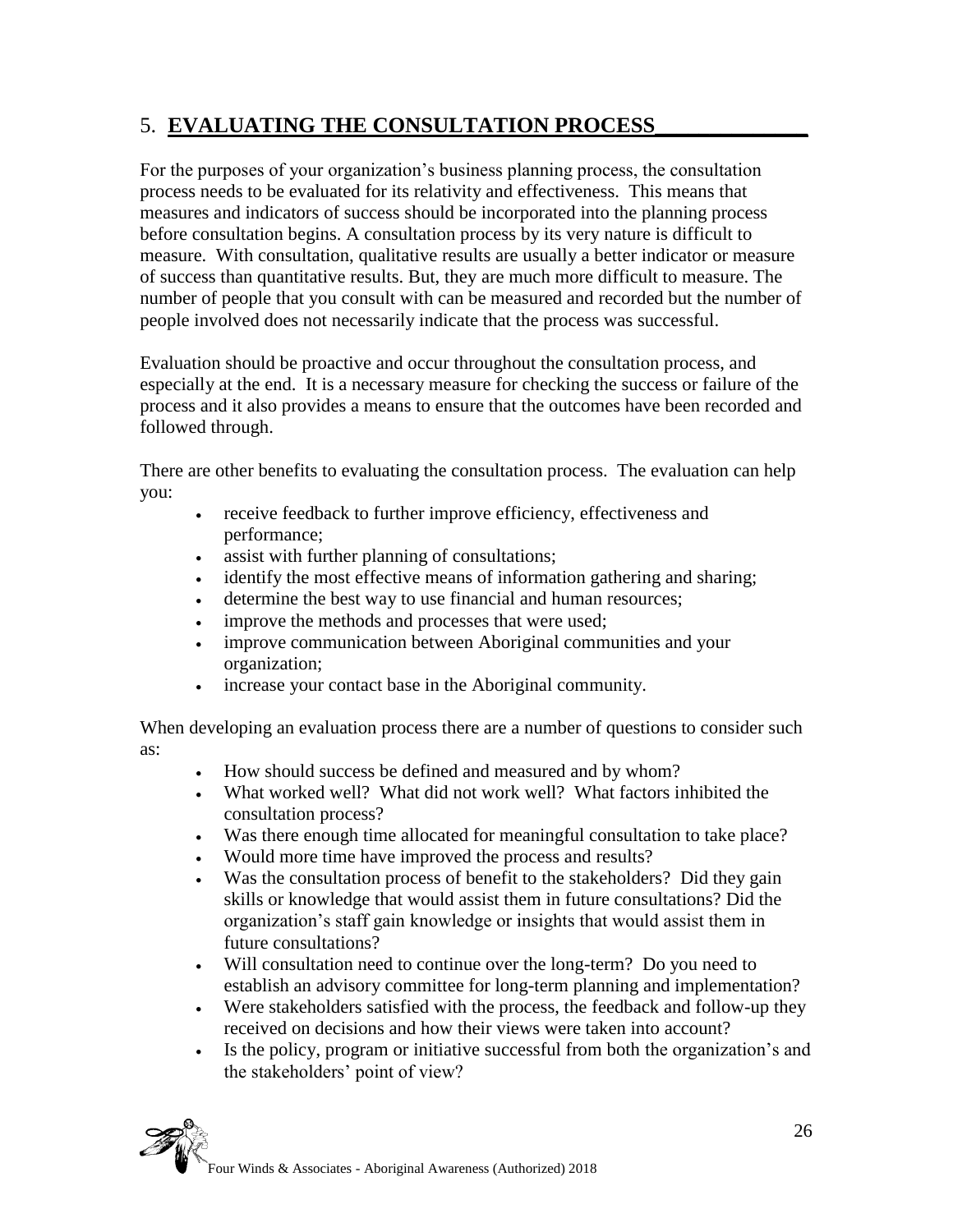Obviously, in order to answer these questions, you have to not only look at what occurred in your organization but you must also seek stakeholder viewpoints to determine if the consultation process was successful. This requires follow-up both during the process and once the policy, program or initiative is in place. In essence, it requires more consultation!

#### **Follow-up**

Follow-up, however, is not as extensive as the consultation process itself especially if it is occurring as the process is taking place. After each meeting, for example, ask stakeholders how they thought it went. Did they think it was productive? Did they think more people or less people needed to be involved? Did they understand why they were being consulted? Did they feel their viewpoints were being taken seriously? Make sure to document their responses.

Once the consultation process has concluded, and strategies are being developed for a program or initiative, again, continue with follow-up. Let the participants know what is happening. Once the initiative is implemented and after a defined timeline, follow-up with the participants to see if they feel it is successful. At this point, using a focus group or establishing an advisory committee composed of the larger stakeholder group may be beneficial. Another good practice to determine success of a program or initiative is to ask those who are accessing or are directly involved with it for feedback on whether it is successful or not.

The final follow-up for all stakeholders should generally include a report on the proceedings of the consultation and the main points made at the meeting(s); information about the scope of the consultation and the diversity of opinions and the input that was received; an analysis of how that information may relate to other relevant factors such as the representative budgetary concerns, timelines and capabilities, further opportunities for input, if necessary and if possible; the impact of the consultation process on decisions and the recommendations and/or the final decision.

#### **Determine How Information Will be Made Available**

The stakeholders and the organization should agree on how this information will be made available when they are planning the consultation process in its initial stages. It could be made available as a mail-out or on-line written report to all the stakeholders or through telephone calls or personal contact. It should be noted that not all stakeholders or communities have access to Internet services so while a document can be posted on a web-site, you must still make sure it is accessible for those who do not have these services. If Elders are included in your consultation process, care must be taken so that the follow-up information is presented in an appropriate way. Telephone calls, personal contact, or a community meeting are the suggested methods for reaching this group.

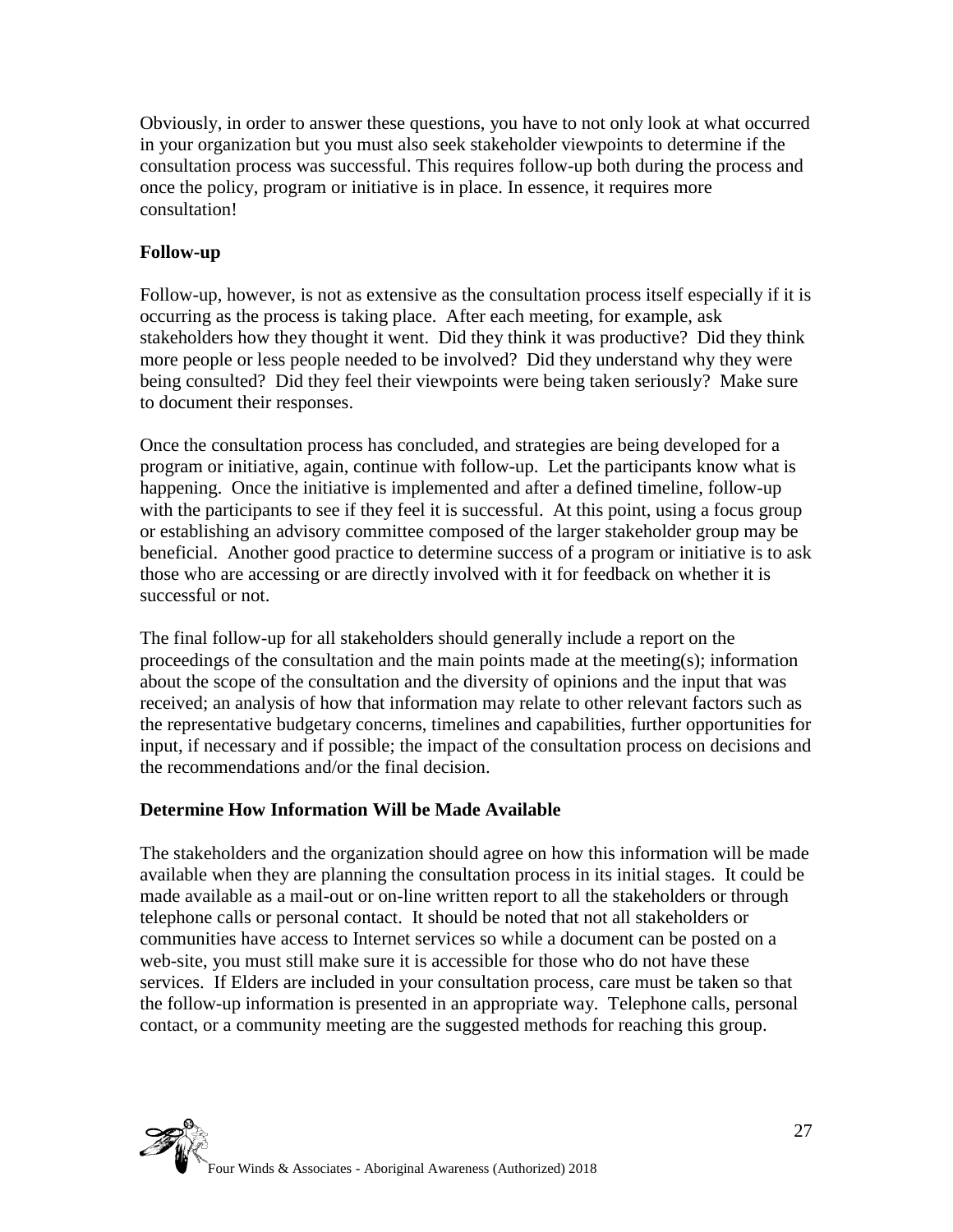#### **Be Prepared to Devout Time to the Process**

Remember that consultation takes time. Depending on the impact of a proposed project, the consultation process could take anywhere from six months to two or three years and even longer. It is important then, that the communities are aware of how the process is proceeding and this can be accomplished through follow-up and by providing feedback. Your measures of success and the business plan will have to reflect this long and complicated process. For business (and consultation) planning purposes it may be wise to break down a long-term consultation process into workable yearly goals and outcomes and the associated measures that would indicate their completion and/or success.

# **6. CONCLUSION \_\_\_\_\_\_\_\_\_\_\_\_\_\_\_\_\_\_\_\_\_\_\_\_\_\_\_\_\_\_\_\_\_\_\_\_\_\_\_\_\_\_\_\_**

Consultation is a long-term process that requires commitment and follow-up. It also requires a certain shift in attitude. When you consult with people, you are there to listen and learn and take the process seriously. Due to historical factors and the impact of past policies, "government and now some industry" is often viewed negatively in the minds of Aboriginal people. This perception can only be countered by meaningful consultation and credibility on the part of an organization's representatives. Consultation allows communities to have a real influence in the decision-making process – something that in historic terms is a relatively new concept.

One of the main challenges in consulting with Aboriginal communities is the immense range of diversity that exists – from cultural, political, social, economic and land-based factors to representational and jurisdictional issues. Every consultation situation or process will be different, although the principles of good communication and consultation do not change. Proper planning, research and a sound understanding of what your organization is trying to accomplish with the Aboriginal community are the key elements in devising a consultation process.

The elected leadership and representational groups must be made aware of consultation processes that involve their communities and should be involved in determining how the consultation process will proceed. Consultation should also be regarded as a way to gain a progressive understanding of Aboriginal cultures and recognition of the rights that Aboriginal people and communities inherently and legally have. Undertaking culturally appropriate consultation conveys an understanding and respect for Aboriginal people and communities.

The idea of respect is one of the main principles of good consultation. Aboriginal people are familiar with their own needs and are entitled to be involved in issues that directly affect them. By involving Aboriginal people in a decision-making process that directly affects them is not only showing respect but is also a proactive, "good representative" practice. It is the duty and responsibility of the organization to initiate consultation processes that are meaningful and conducted in good faith.